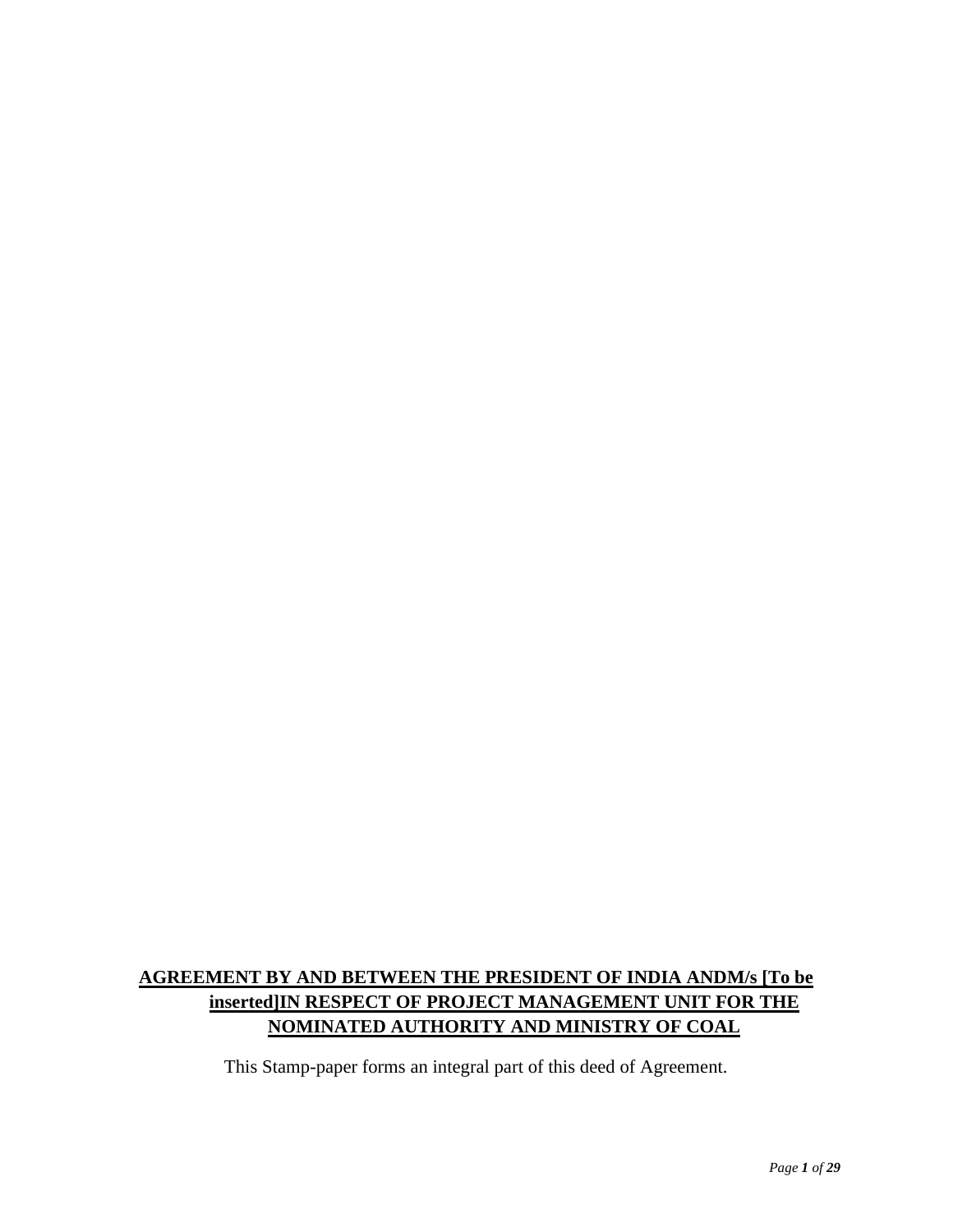## **CONTENTS**

| 1.               |       |                                                         |  |
|------------------|-------|---------------------------------------------------------|--|
|                  | 1.1.  |                                                         |  |
|                  | 1.2.  |                                                         |  |
| 2.               |       |                                                         |  |
| 3.               |       |                                                         |  |
| $\overline{4}$ . |       |                                                         |  |
| 5.               |       | COMMENCEMENT, COMPLETION AND TERMINATION OF AGREEMENT 7 |  |
|                  | 5.1.  |                                                         |  |
|                  | 5.2.  |                                                         |  |
|                  | 5.3.  |                                                         |  |
|                  | 5.4.  |                                                         |  |
|                  | 5.5.  |                                                         |  |
|                  | 5.6.  |                                                         |  |
|                  | 5.7.  |                                                         |  |
|                  | 5.8.  |                                                         |  |
|                  | 5.9.  |                                                         |  |
|                  | 5.10. |                                                         |  |
|                  | 5.11. |                                                         |  |
|                  | 5.12. |                                                         |  |
|                  | 5.13. |                                                         |  |
|                  | 5.14. |                                                         |  |
|                  | 5.15. |                                                         |  |
|                  | 5.16. |                                                         |  |
|                  | 5.17. |                                                         |  |
| 6.               |       |                                                         |  |
|                  | 6.1.  |                                                         |  |
|                  | 6.2.  |                                                         |  |
|                  | 6.3.  |                                                         |  |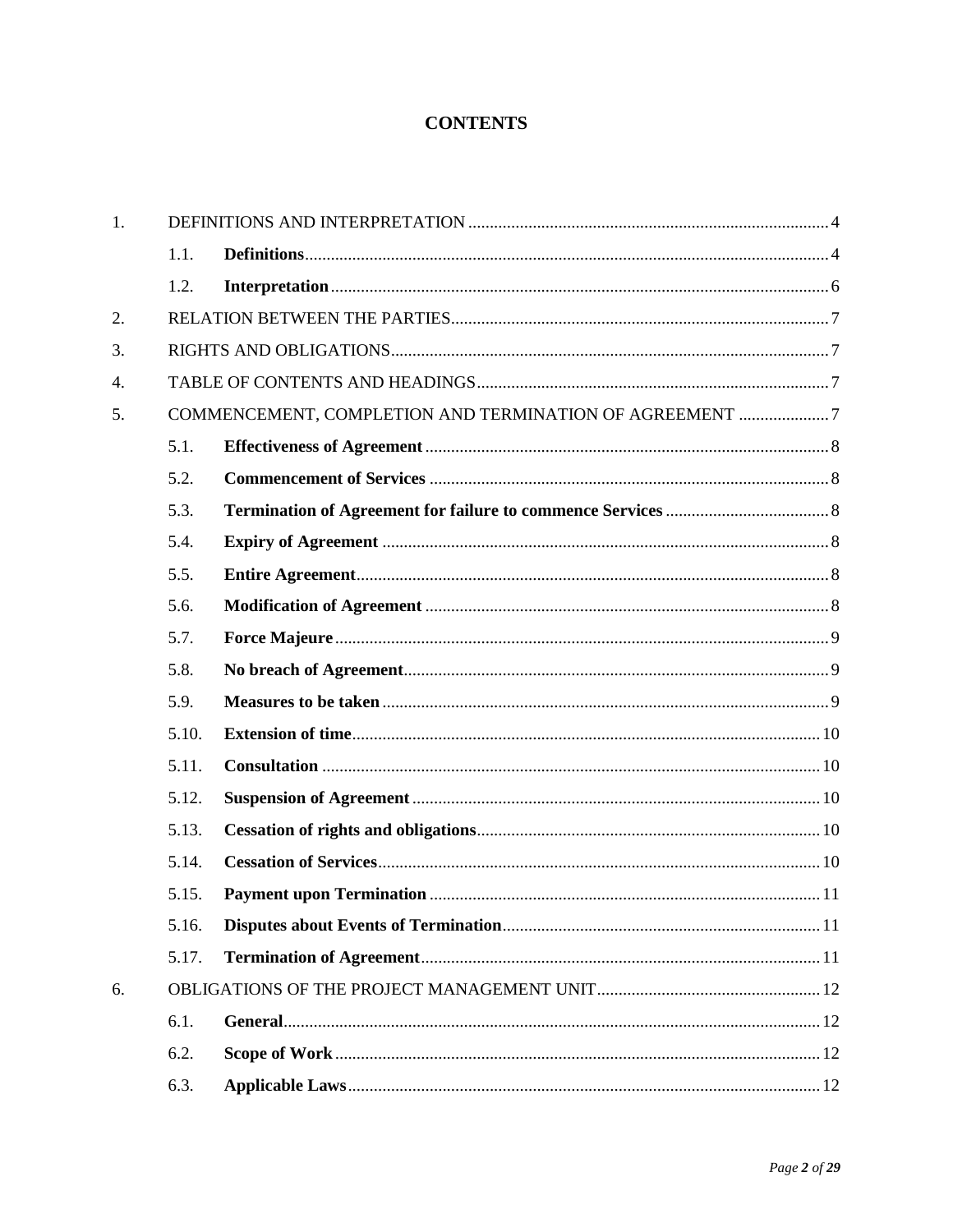|     | 6.4.  |                                                                             |  |
|-----|-------|-----------------------------------------------------------------------------|--|
|     | 6.5.  |                                                                             |  |
|     | 6.6.  |                                                                             |  |
|     | 6.7.  |                                                                             |  |
|     | 6.8.  |                                                                             |  |
|     | 6.9.  |                                                                             |  |
|     | 6.10. | Documents prepared by the Project Management Unit to be property of the     |  |
|     | 6.11. |                                                                             |  |
|     | 6.12. | Providing access to office of the Project Management Unit and Personnel  17 |  |
|     | 6.13. |                                                                             |  |
| 7.  |       |                                                                             |  |
|     | 7.1.  |                                                                             |  |
|     | 7.2.  |                                                                             |  |
|     | 7.3.  |                                                                             |  |
|     | 7.4.  |                                                                             |  |
|     | 7.5.  |                                                                             |  |
|     | 7.6.  |                                                                             |  |
| 8.  |       |                                                                             |  |
| 9.  |       |                                                                             |  |
| 10. |       |                                                                             |  |
| 11. |       |                                                                             |  |
|     | 11.1. |                                                                             |  |
|     | 11.2. |                                                                             |  |
| 12. |       |                                                                             |  |
|     | 12.1. |                                                                             |  |
|     | 12.2. |                                                                             |  |
|     | 12.3. |                                                                             |  |
|     |       |                                                                             |  |
|     |       |                                                                             |  |
|     |       |                                                                             |  |
|     |       |                                                                             |  |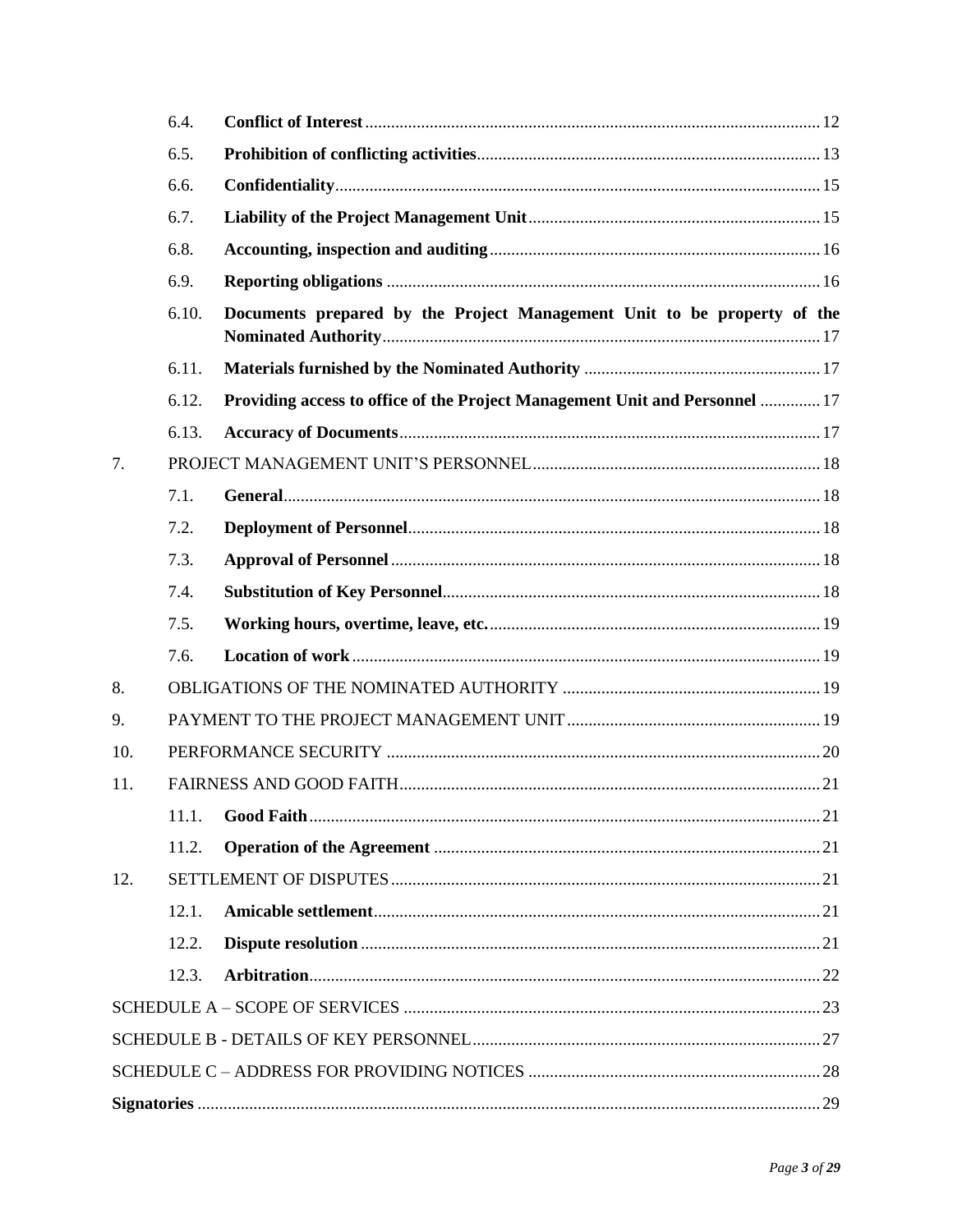This Agreement (hereinafter called the "**Agreement**") ismade by and between following:

### **PARTIES:**

1 **The President of India**, acting through the Central Government represented by the Nominated Authority appointed under Section 6 of the Coal Mines (Special Provisions) Act, 2015 (the "**Nominated Authority**")

## **AND**

2 **[To be inserted],**incorporated in India under the Companies Act 1956 with Corporate Identity Number (CIN)<sup>[To be inserted]</sup>, whose registered office is at<sup>[To be inserted] and</sup> regional office at[to be inserted](the "**Project Management Unit**").

#### **BACKGROUND:**

- A. The Nominated Authority vide its Request for Bids dated [To be inserted] (the "**RFB**") invited bid from the eligible bidders for working as Project Management Unit for Coal Block Operationalization and related activities, details of which are provided in the RFB and the Agreement (the "**Services**")
- B. The Project Management Unit submitted its proposal for the aforesaid work, whereby the Project Management Unit represented to the Nominated Authority that it had the required professional skills, and in the said proposal the Project Management Unit also agreed to provide the Services to the Nominated Authority on the terms and conditions as set forth in the RFB and this Agreement; and
	- C. The Nominated Authority, on acceptance of the aforesaid proposal of the Project Management Unit, awarded the contract to the Project Management Unit vide its Letter of Award dated [To be inserted] (the "**LOA**"); and in pursuance to the LOA, the parties have agreed to enter into this Agreement.

**NOW THEREOF**, in consideration of the mutual covenants, terms and conditions and understandings set forth in this Agreement, and other good and valuable consideration (the adequacy of which are hereby mutually acknowledged), the Parties with the intent to be legally bound hereby agree as follows:

## <span id="page-3-0"></span>**1. DEFINITIONS AND INTERPRETATION**

The definitions and rules of interpretation in this clause apply in this Agreement.

#### <span id="page-3-1"></span>1.1. **Definitions**

1.1.1. "**Acceptable Bank**" shall mean a Scheduled Bank as listed in the Second Schedule of the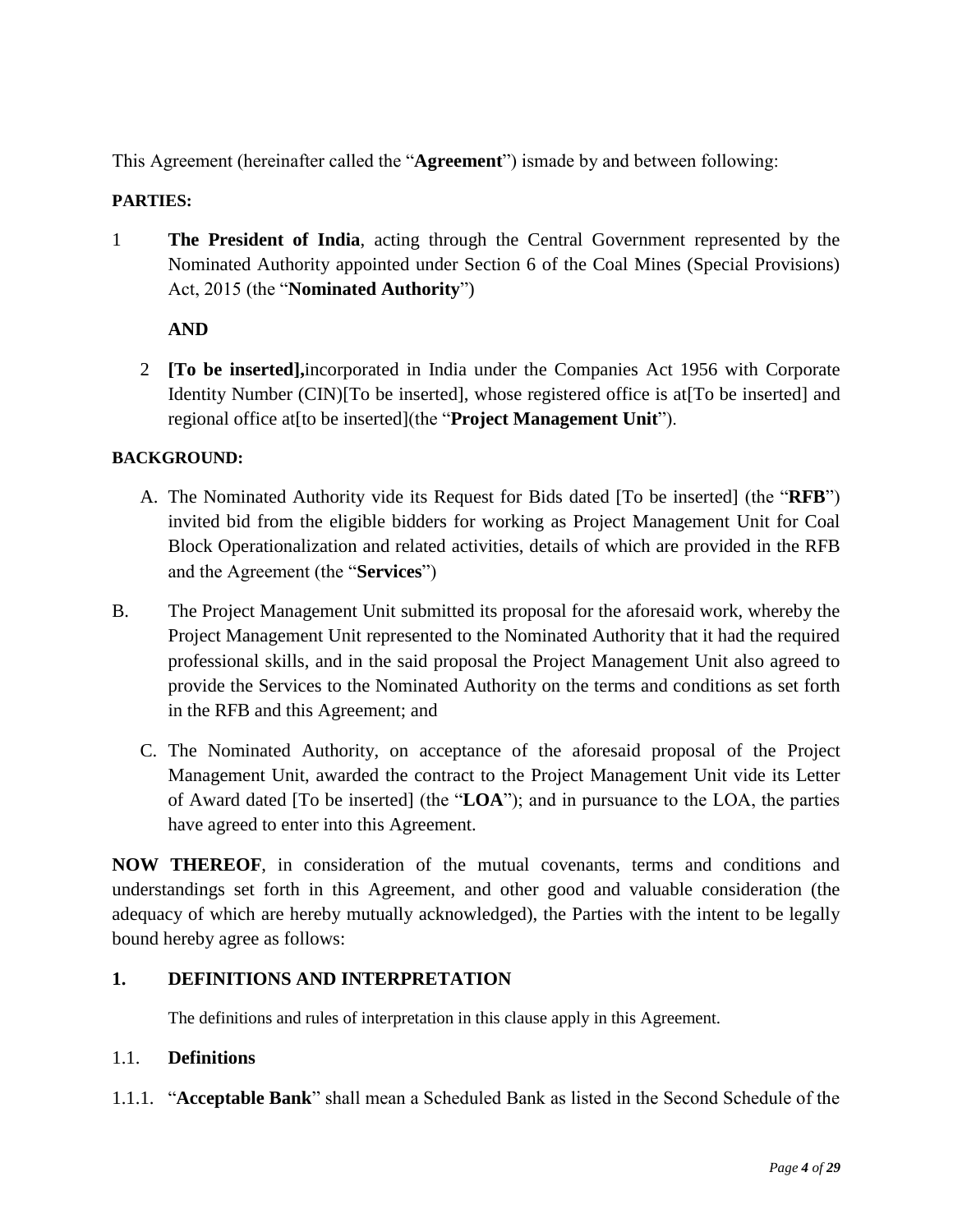Reserve Bank of India Act, 1934 excluding those listed under the headings of Gramin Banks, Urban Co-operative Banks and State Co-operative Banks

- 1.1.2. "**Agreement**" means this Agreement, together with all the Schedules;
- 1.1.3. "**Applicable Law**" shall mean all applicable statutes, laws, by-laws, rules, regulations, orders, ordinances, protocols, codes, guidelines, policies, notices, directions, judgments, decrees or other requirements or official directive of any governmental authority or court or other law, rule or regulation approval from the relevant governmental authority, government resolution, directive, or other government restriction or any similar form of decision of, or determination by, or any interpretation or adjudication having the force of law in India.
- 1.1.4. "**Confidential Information**" shall have the meaning set forth in Clause [6.6.1;](#page-14-2)
- 1.1.5. "**Conflict of Interest**" shall have the meaning set forth in Clause [6.4](#page-11-4) read with the provisions of RFB;
- 1.1.6. "**Central Government**" shall mean the Government of India, acting through the Ministry of Coal.
- 1.1.7. "**Dispute**" shall have the meaning set forth in Clause [12.2.1;](#page-20-6)
- 1.1.8. "**Effective Date**" means the date on which this Agreement comes intoforce and effect pursuant to Clause [5.1;](#page-7-0)
- 1.1.9. "**Fee**" means fee payable to Project Management Unit as set forth in Clause [9](#page-18-3).
- 1.1.10. "**Good Industry Practice**" means, in relation to any undertaking and any circumstances, the exercise of that degree of skill, diligence, prudence and foresight which would reasonably and ordinarily be expected from a skilled and experienced Person engaged in the same type of undertaking under the same or similar circumstances.
- 1.1.11. **"₹, INR, Re. or Rs."** means Indian Rupees;
- 1.1.12. **"Nominated Authority"** shall mean the Nominated Authority appointed under section 6(1) of the Coal Mines (Special Provisions) Act, 2015.
- 1.1.13. "**Parties**" means and refers to the Nominated Authority and[To be inserted] Advisory Services Private Limited (the Project Management Unit), collectively and "**Party**" refers to any one of them.
- 1.1.14. "**Personnel**" means persons hired by the Project Management Unit as employees or retainers and assigned to the performance of the Services or any part thereof and includes Key Personnel as required under the RFB;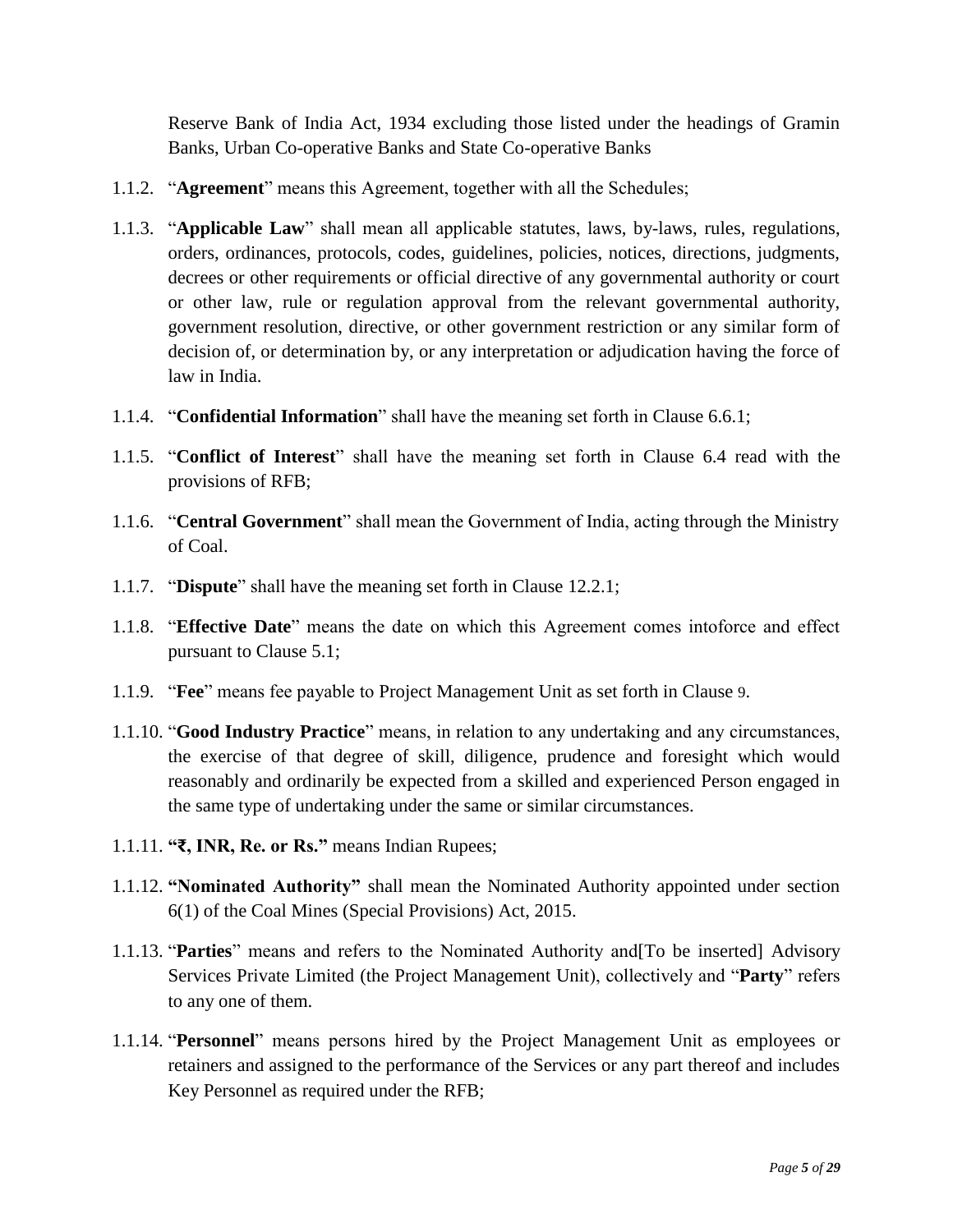- 1.1.15. "**Performance Security**" shall have the meaning given to such expression in Clause [10.](#page-19-0)
- 1.1.16. "**Person**" means any individual, sole proprietorship, unincorporated association, body corporate, corporation, company, partnership, limited liability company, joint venture, governmental authority or trust or any other entity or organization.
- 1.1.17. **"RFB"** means the Request for Bids document dated [To be inserted] issued by Nominated Authority in response to which the Project Management Unit's proposal for providing Services was accepted;
- 1.1.18. "**Scope of Work**" shall have the meaning given to such expression in Clause [6.2](#page-11-2)**.**
- 1.1.19. **"Services"** means the work to be performed by the Project Management Unit selected pursuant to the RFB, as described in the Scope of Work contained in Clause [6.2](#page-11-2) hereto.
- 1.1.20. "**Rules**" shall have the meaning ascribed to such expression in Clause [12.3.1.](#page-21-1)
- 1.1.21. "**State Government**" shall mean the Government of the state where the Coal Mine is located.
- 1.1.22. "**Third Party**" means any person or entity other than the Government, the Nominated Authority, or the Project Management Unit.

#### <span id="page-5-0"></span>1.2. **Interpretation**

- 1.2.1. Unless the context otherwise requires, words in the singular shall include the plural and the plural shall include the singular.
- 1.2.2. References to the masculine, the feminine and the neuter shall include each other.
- 1.2.3. The recitals and schedules form part of this Agreement and shall have the same force and effect as if expressly set out in the body of this Agreement, and any reference to this Agreement shall include any recitals and schedules to it. Any references to clauses and schedules are to clauses and schedules to this Agreement. Any references to parts or paragraphs are, unless otherwise stated, references to parts or paragraphs of the schedule in which the reference appears.
- 1.2.4. A reference to **this Agreement** or **any other document** shall be construed as references to this Agreement or that other document as amended, varied, novated, supplemented or replaced from time to time.
- 1.2.5. A reference to **a Clause** shall, unless followed by reference to a specific provision, be deemed to refer to the whole Clause (not merely the sub-Clause, paragraph or other provision) in which the expression occurs.
- 1.2.6. Each of the representations and warranties provided in this Agreement is independent of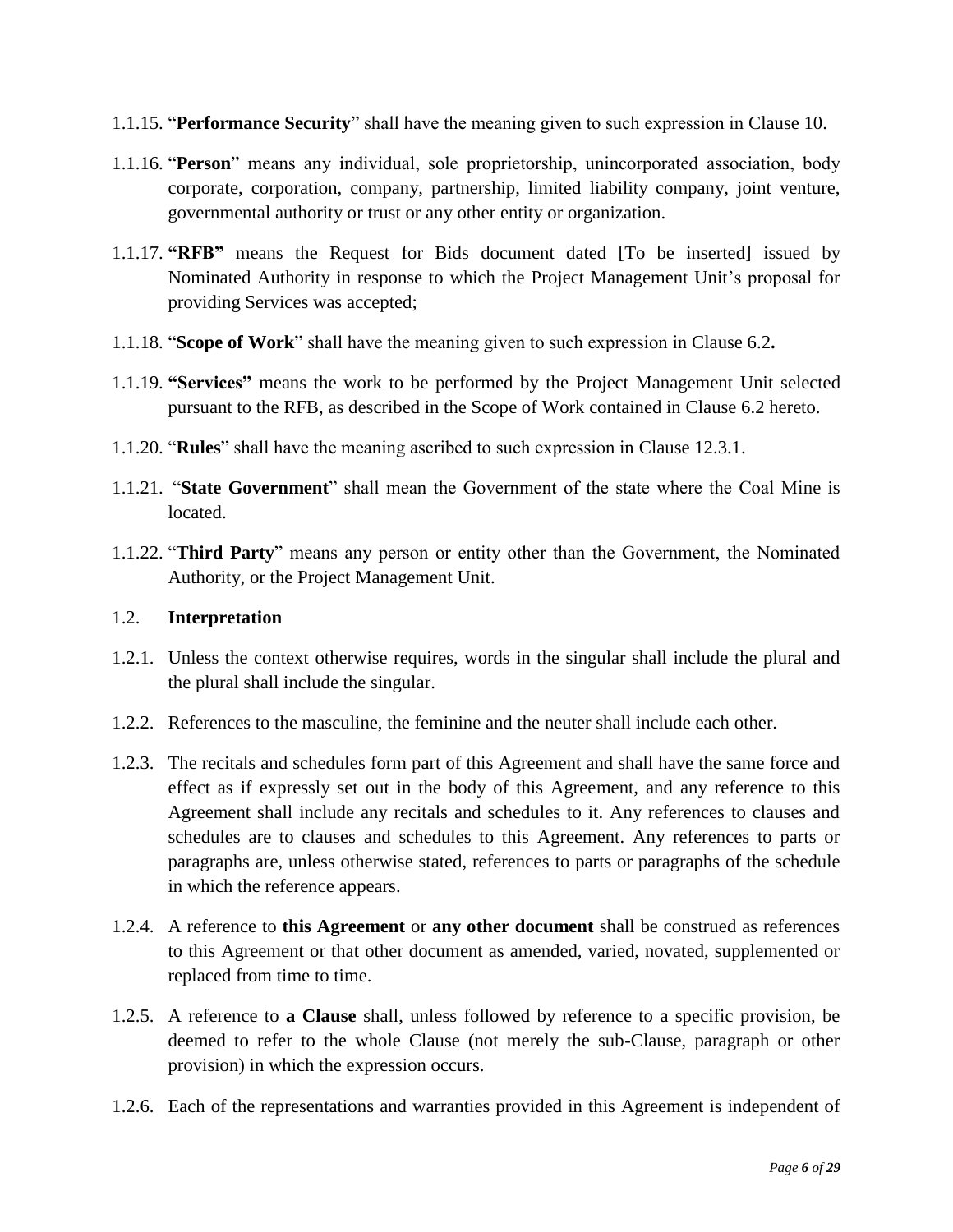other representations and warranties and unless the contrary is expressly stated, no Clause in this Agreement limits the extent or application of another Clause.

- 1.2.7. Headings to Clauses, parts and paragraphs of schedules and schedules are for convenience only and do not affect the interpretation of this Agreement.
- 1.2.8. A reference to "**in writing**" includes any communication made through an e mail or a letter along with a copy in the form of an e-mail (unless otherwise expressly provided in this Agreement.).

## <span id="page-6-0"></span>**2. RELATION BETWEEN THE PARTIES**

2.1. Nothing contained herein shall be construed as establishing a relation of master and servant or of agent and principal as between the Nominated Authority and the Project Management Unit. The Project Management Unit shall, subject to this Agreement, have complete charge of Personnel performing the Services and shall be fully responsible for the Services performed by them or on their behalf hereunder.

#### <span id="page-6-1"></span>**3. RIGHTS AND OBLIGATIONS**

3.1. The mutual rights and obligations of the Nominated Authority and the Project Management Unit shall be as set forth in the Agreement, in particular:

(a) theProject Management Unit shall carry out the Services in accordance with the provisions of the Agreement; and

(b) the Nominated Authority shall make payments to the Project Management Unit in accordance with the provisions of the Agreement.

#### 3.2. **Governing law and jurisdiction**

3.2.1. This Agreement shall be construed and interpreted in accordance with and governed by the laws of India, and the courts of New Delhi shall have exclusive jurisdiction over matters arising out of or relating to this Agreement.

## <span id="page-6-2"></span>**4. TABLE OF CONTENTS AND HEADINGS**

The table of contents, headings or sub-headings in this Agreement are for convenience of reference only and shall not be used in, and shall not affect, the construction or interpretation of this Agreement.

4.1.1. The Services shall be performed at the offices of the Nominated Authority in accordance with the provisions of RFB and at such locations as are incidental thereto, including the offices of the Project Management Unit

## <span id="page-6-3"></span>**5. COMMENCEMENT, COMPLETION AND TERMINATION OF AGREEMENT**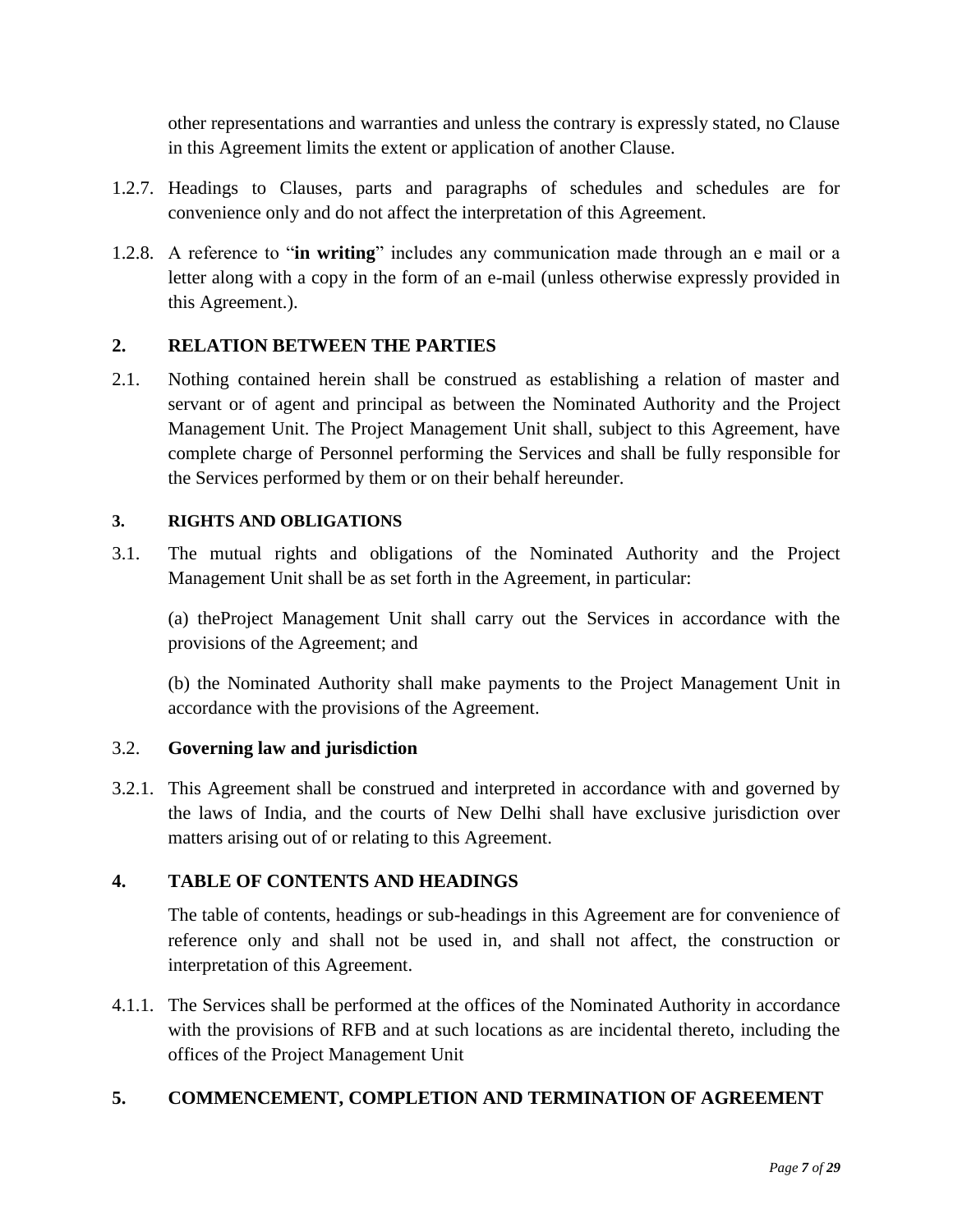#### <span id="page-7-0"></span>5.1. **Effectiveness of Agreement**

5.1.1. This Agreement shall come into force and effect on the date of this Agreement (the "**Effective Date**").

#### <span id="page-7-1"></span>5.2. **Commencement of Services**

<span id="page-7-6"></span>5.2.1. The Project Management Unit shall commence the Services within a period of 15 (Fifteen) days from the Effective Date or such other date as may be specified by the Nominated Authority.

#### <span id="page-7-2"></span>5.3. **Termination of Agreement for failure to commence Services**

5.3.1. If the Project Management Unit does not commence the Services within the period specified in Clause [5.2.1](#page-7-6) above, the Nominated Authority may, by not less than 1 (one) weeks' notice to the Project Management Unit, declare this Agreement to be null and void, and in the event of such a declaration, this Agreement shall stand terminated and the Project Management Unit shall be deemed to have accepted such termination.

#### <span id="page-7-3"></span>5.4. **Expiry of Agreement**

5.4.1. Unless terminated earlier pursuant to Clauses [5.3](#page-7-2) hereof, this Agreement shall expire upon the completion of two years from the Effective Date, which may be extended further by one (01) year, with mutual consent between the Nominated Authority and the Project Management Unit, on the same terms and conditions laid down herein.

#### <span id="page-7-4"></span>5.5. **Entire Agreement**

- <span id="page-7-7"></span>5.5.1. This Agreement along with the Schedules together constitute a complete and exclusive statement of the terms of the agreement between the Parties on the subject hereof, and no amendment or modification hereto shall be valid and effective unless such modification or amendment is agreed to in writing by the Parties and duly executed by persons especially empowered in this behalf by the respective Parties. All prior written or oral understandings, offers or other communications of every kind pertaining to this Agreement are abrogated and withdrawn; provided, however, that the obligations of the Project Management Unit arising out of the provisions of the RFB shall continue to subsist and shall be deemed to form part of this Agreement.
- 5.5.2. Without prejudice to the generality of the provisions of Clause [5.5.1](#page-7-7) above, on matters not covered by this Agreement, the provisions of RFB shall apply.

#### <span id="page-7-5"></span>5.6. **Modification of Agreement**

5.6.1. The Modification of the terms and conditions of this Agreement, including any modification of the scope of the Services, may only be made by written agreement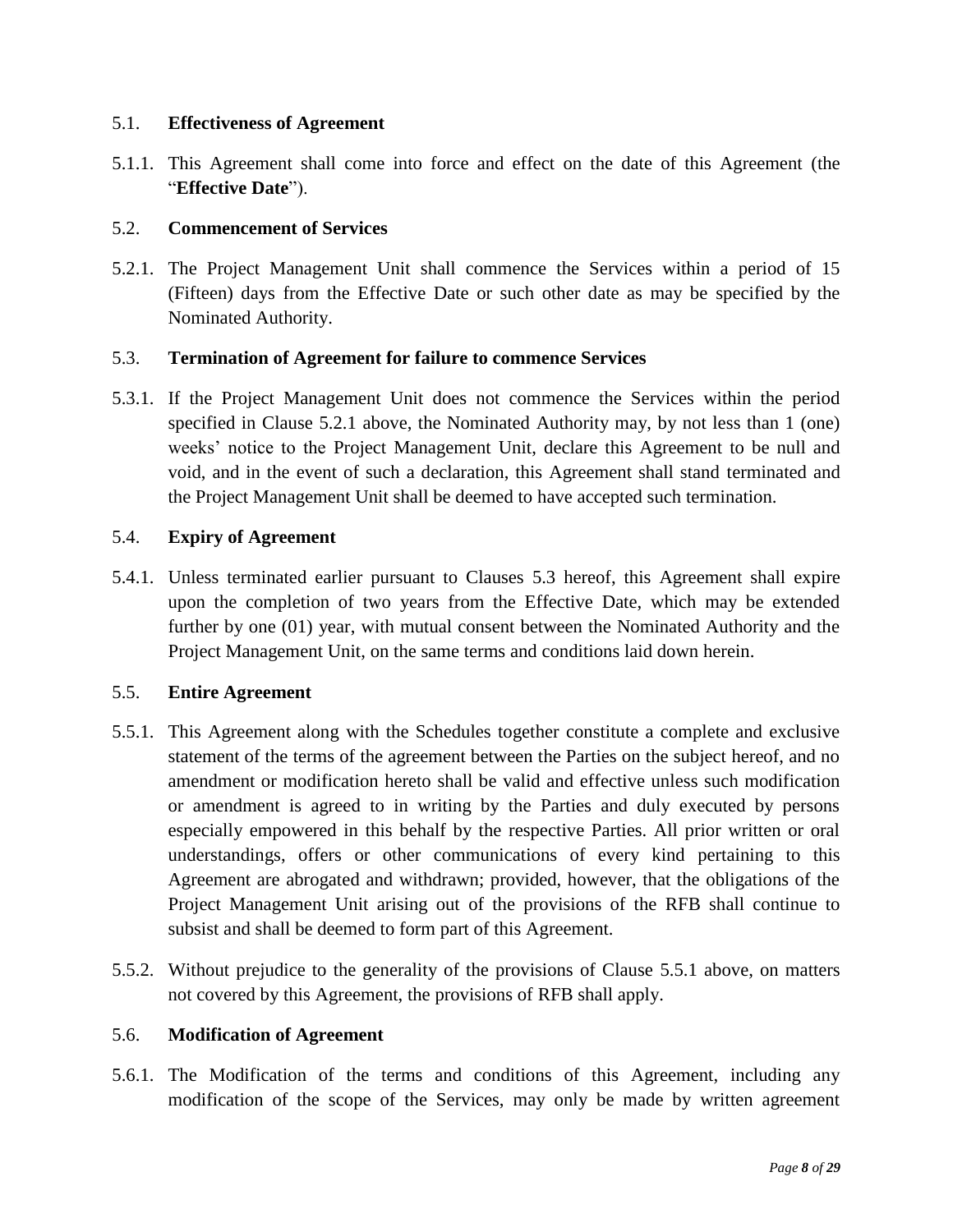between the Parties.

#### <span id="page-8-0"></span>5.7. **Force Majeure**

#### 5.7.1. **Definition of Force Majeure**

- 5.7.1.1. For the purposes of the Agreement, "Force Majeure" shall mean an event which is beyond the reasonable control of a Party, and which makes a Party's performance of its obligations hereunder impossible or so impractical as reasonably to be considered impossible in the circumstances, and includes, but is not limited to, war,terrorist attack, riots, civil disorder, earthquake, collapse of buildings, fire, explosion, storm, flood or other adverse weather conditions,epidemic or pandemic, strikes, lockouts or other industrial action (except where such strikes, lockouts or other industrial action are within the power of the Party invoking Force Majeure to prevent), confiscation or any other action by government agencies.
- 5.7.1.2. Force Majeure shall not include (i) any event which is caused by the negligence or intentional action of a Party or agents or employees, nor (ii) any event which a diligent Party could reasonably have been expected to (A) take into account, during the term of this Agreement, and (B) avoid or overcome in the carrying out of its obligations hereunder.
- 5.7.1.3. Force Majeure shall not include insufficiency of funds or failure to make any payment required hereunder.

#### <span id="page-8-1"></span>5.8. **No breach of Agreement**

5.8.1. The failure of a Party to fulfil any of its obligations hereunder shall not be considered to be a breach of, or default under, this Agreement insofar as such inability arises from an event of Force Majeure, provided that the Party affected by such an event has taken all reasonable precautions, due care and reasonable alternative measures, all with the objective of carrying out the terms and conditions of this Agreement.

## <span id="page-8-2"></span>5.9. **Measures to be taken**

- 5.9.1. A Party affected by an event of Force Majeure shall take all reasonable measures to remove such Party's inability to fulfil its obligations hereunder with a minimum of delay.
- 5.9.2. A Party affected by an event of Force Majeure shall notify the other Party of such event as soon as possible, and in any event not later than 14 (fourteen) days following the occurrence of such event, providing evidence of the nature and cause of such event, and shall similarly give notice of the restoration of normal conditions as soon as possible.
- 5.9.3. The Parties shall take all reasonable measures to minimise the consequences of any event of Force Majeure.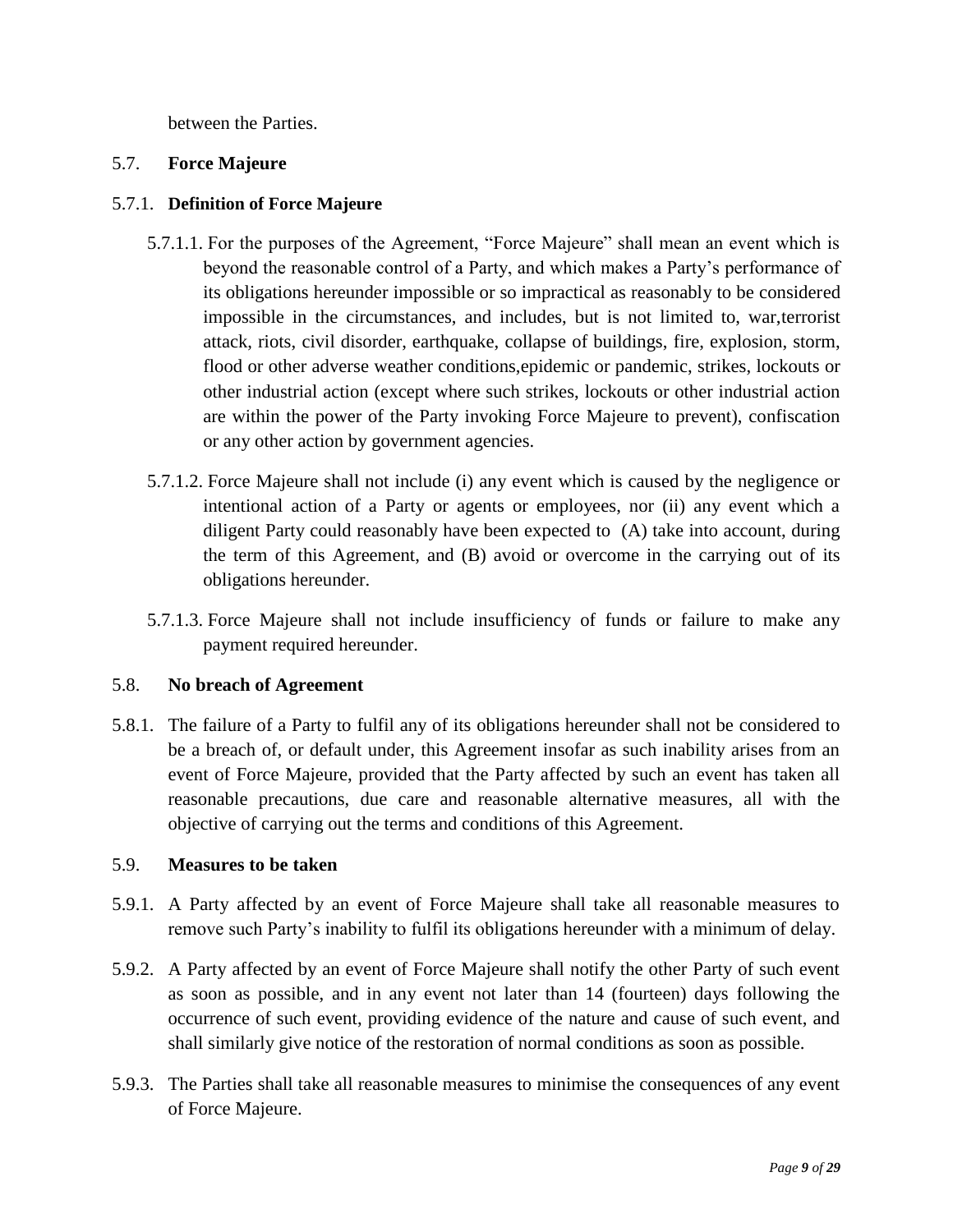#### <span id="page-9-0"></span>5.10. **Extension of time**

5.10.1. Period of this Agreement shall be extended for a period equal to the time during which a Party was unable to perform any action or task required to be completed by it under this Agreement as a result of Force Majeure.

#### <span id="page-9-1"></span>5.11. **Consultation**

5.11.1. Not later than 30 (thirty) days after the Project Management Unit has, as the result of an event of Force Majeure, become unable to perform a material portion of the Services, the Parties shall consult with each other with a view to agreeing on appropriate measures to be taken in the circumstances.

#### <span id="page-9-2"></span>5.12. **Suspension of Agreement**

5.12.1. The Nominated Authority may, by written notice of suspension to the Project Management Unit, suspend all payments to the Project Management Unit hereunder if the Project Management Unit shall be in breach of this Agreement or shall fail to perform any of its obligations under this Agreement, including the carrying out of the Services; provided that such notice of suspension (i) shall specify the nature of the breach or failure, and (ii) shall provide an opportunity to the Project Management Unit to remedy such breach or failure within a period not exceeding 15 (fifteen) days or such extended period as approved by Nominated Authority, after receipt by the Project Management Unit of such notice of suspension.

#### <span id="page-9-3"></span>5.13. **Cessation of rights and obligations**

5.13.1. Upon termination of this Agreement pursuant to Clauses [5.3](#page-7-2) or Clause [5.17](#page-10-2) hereof, or upon expiration of this Agreement pursuant to Clause [5.4](#page-7-3) hereof, all rights and obligations of the Parties hereunder shall cease, except (i) such rights and obligations as may have accrued on the date of termination or expiration, or which expressly survives such Termination; (ii) the obligation of confidentiality set forth in Clause [6.6](#page-14-0) hereof; (iii) the Project Management Unit's obligation to permit inspection and copying of such of its accounts and records set forth in Clause [6.8,](#page-15-0) as relate to the Project Management Unit's Services provided under this Agreement, and (iv) any right or remedy which a Party may have under this Agreement or the Applicable Laws.

## <span id="page-9-4"></span>5.14. **Cessation of Services**

5.14.1. Upon termination of this Agreement by notice of either Party to the other pursuant to Clauses [5.17.1](#page-10-3) or Clause [5.17.2](#page-11-5) hereof, the Project Management Unit shall, immediately upon dispatch or receipt of such notice, take all necessary steps to bring the Services to a close in a prompt and orderly manner. With respect to documents prepared by the Project Management Unit and materials furnished by the Nominated Authority, the Project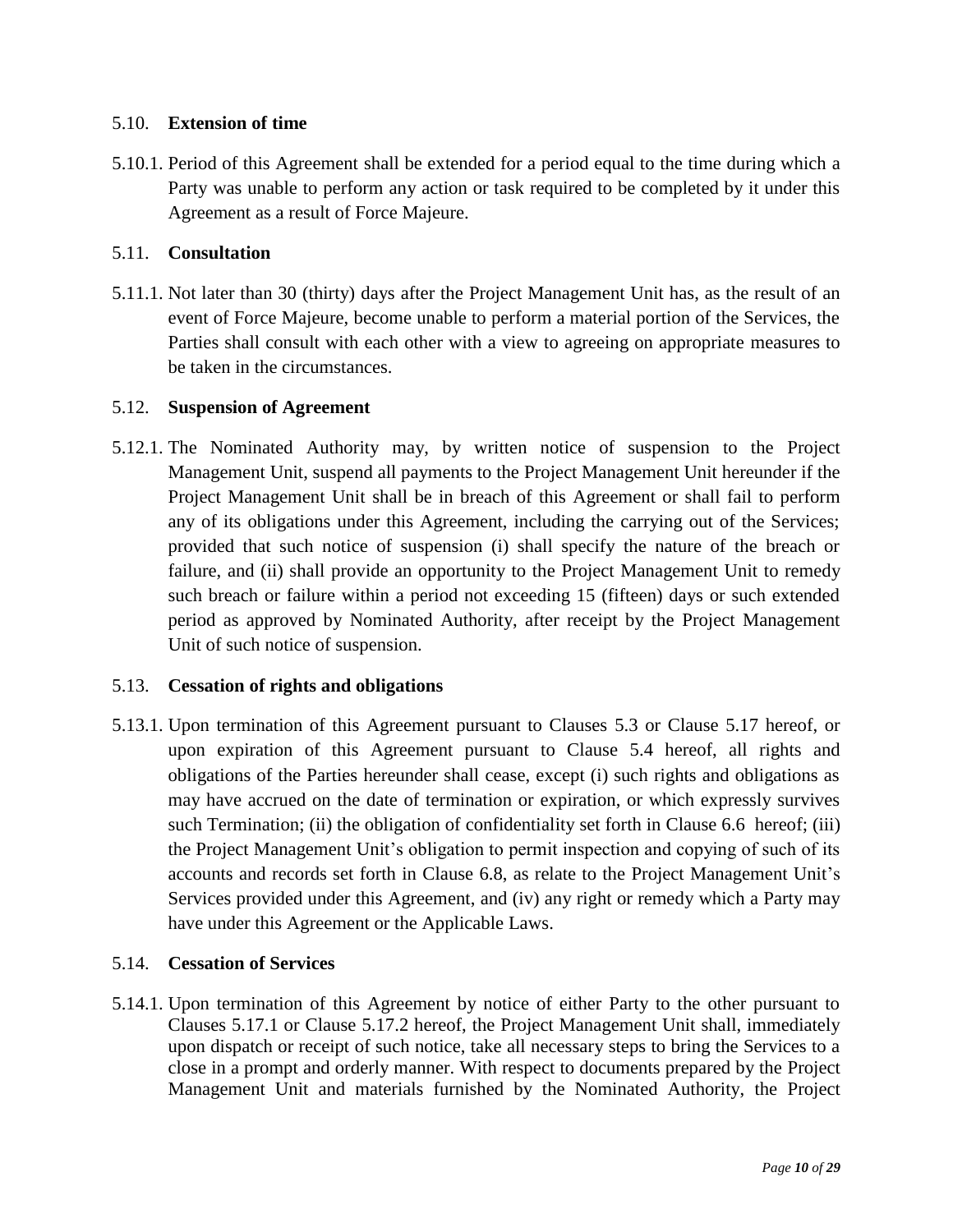Management Unit shall proceed as provided respectively by Clause [6.10](#page-16-0) or Clause [6.11](#page-16-1) hereof.

#### <span id="page-10-0"></span>5.15. **Payment upon Termination**

5.15.1. Upon termination of this Agreement pursuant to Clause [5.17.1](#page-10-3) or Clause [5.17.2](#page-11-5) hereof, the Nominated Authority shall make the payment of outstanding remuneration pursuant to Clause [9](#page-18-3) hereof for Services satisfactorily performed prior to the date of termination to the Project Management Unit (after offsetting against these payments any amount that may be due from the Project Management Unit to the Nominated Authority):

#### <span id="page-10-1"></span>5.16. **Disputes about Events of Termination**

5.16.1. If either Party disputes whether an event specified in Clause [5.17.1](#page-10-3) or in Clause [5.17.2](#page-11-5) hereof has occurred, such Party may, within 30 (thirty) days after receipt of notice of termination from the other Party, refer the matter to arbitration pursuant to Clause [12](#page-20-3) hereof, and this Agreement shall not be terminated on account of such event except in accordance with the terms of any resulting arbitral award.

#### <span id="page-10-2"></span>5.17. **Termination of Agreement**

<span id="page-10-3"></span>5.17.1. By the Nominated Authority

The Nominated Authority may, by not less than 15 (fifteen) days' written notice of termination to the Project Management Unit, such notice to be given after the occurrence of any of the events specified in this Clause [5.17.1,](#page-10-3) terminate this Agreement if:

- a) the Project Management Unit fails to remedy any breach hereof or any failure in the performance of its obligations hereunder, as specified in a notice of suspension pursuant to Clause [5.12](#page-9-2) hereinabove, within 15 (fifteen) days of receipt of such notice of suspension or within such further period as the Nominated Authority may have subsequently granted in writing;
- b) the Project Management Unit becomes insolvent or bankrupt or enters into any agreement with its creditors for relief of debt or take advantage of any law for the benefit of debtors or goes into liquidation or receivership whether compulsory or voluntary;
- c) the Project Management Unit fails to comply with any final decision reached as a result of arbitration proceedings pursuant to Clause [12](#page-20-3) hereof;
- d) the Project Management Unit submits to the Nominated Authority a statement which has a material effect on the rights, obligations or interests of the Nominated Authority and which the Project Management Unit knows to be false;
- e) any document, information, data or statement submitted by the Project Management Unit in its Proposals, based on which the Project Management Unit was considered eligible or successful, is found to be false, incorrect or misleading;
- f) as the result of Force Majeure, the Project Management Unit is unable to perform a material portion of the Services for a period of more than 60 (sixty) days; or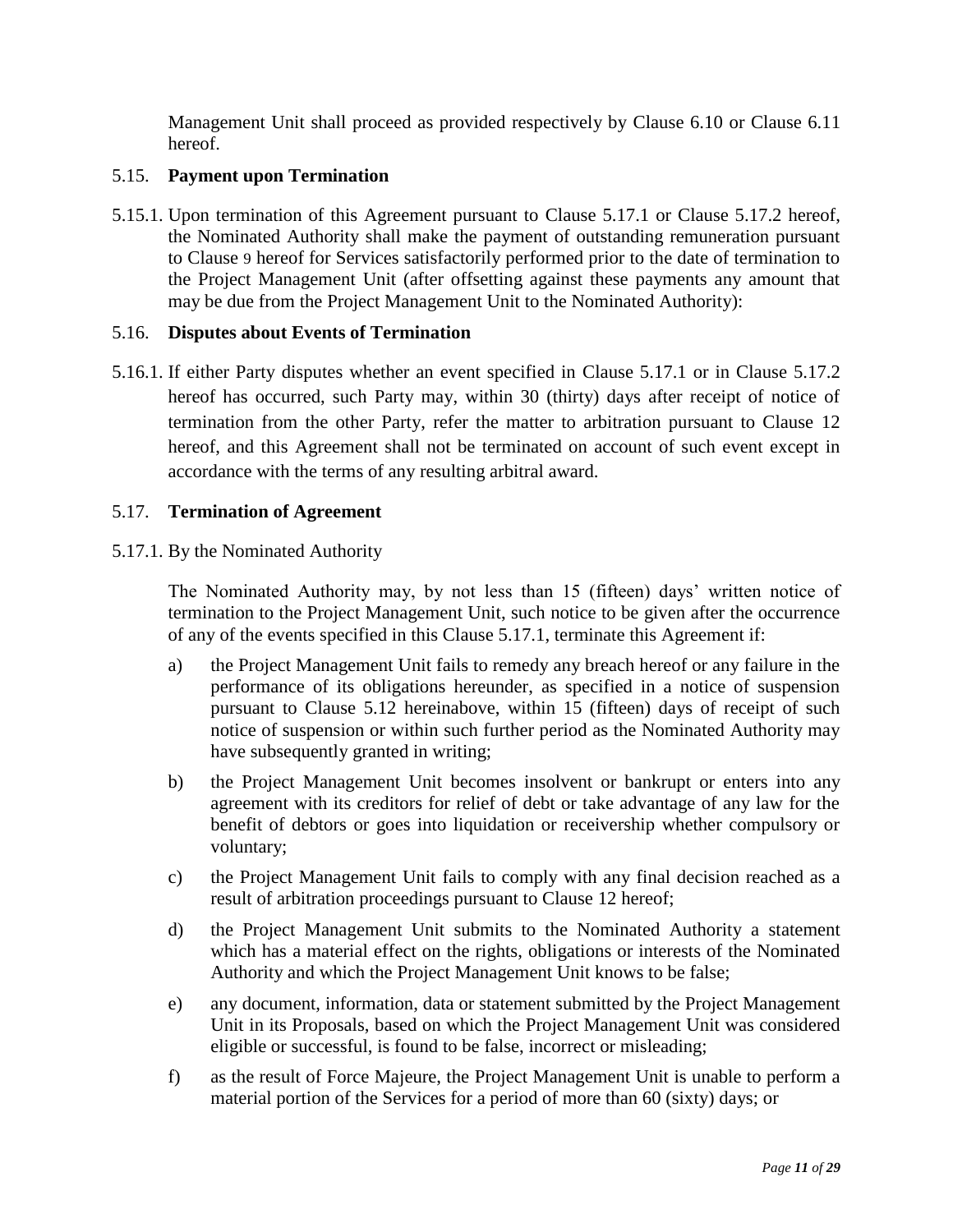- g) the Nominated Authority, in its sole discretion and for any reason whatsoever, decides to terminate this Agreement.
- <span id="page-11-5"></span>5.17.2. By the Project Management Unit

The Project Management Unit may, by not less than 30 (thirty) days' written notice to the Nominated Authority, such notice to be given after the occurrence of any of the events specified in this Clause [5.17.2,](#page-11-5) terminate this Agreement if:

- a) the Nominated Authority is in material breach of its obligations pursuant to this Agreement and has not remedied the same within 45 (forty-five) days (or such longer period as the Project Management Unit may have subsequently granted in writing) following the receipt by the Nominated Authority of the Project Management Unit's notice specifying such breach;
- b) as the result of Force Majeure, the Project Management Unit is unable to perform a material portion of the Services for a period of more than 60 (sixty) days; or
- c) the Nominated Authority fails to comply with any final decision reached as a result of arbitration pursuant to Clause [12](#page-20-3) hereof.

#### <span id="page-11-0"></span>**6. OBLIGATIONS OF THE PROJECT MANAGEMENT UNIT**

#### <span id="page-11-1"></span>6.1. **General**

6.1.1. The Project Management Unit shall perform the Services and carry out its obligations hereunder with all due diligence, efficiency and economy, in accordance with generally accepted professional techniques and practices, and shall observe sound management practices, and employ appropriate advanced technology and safe and effective equipment, machinery, materials and methods. The Project Management Unit shall always act, in respect of any matter relating to this Agreement or to the Services, as a faithful adviser to the Nominated Authority, and shall at all times support and safeguard the Nominated Authority's legitimate interests in any dealings in respect of the Services under the Agreement.

#### <span id="page-11-2"></span>6.2. **Scope of Work**

6.2.1. The Scope of Work to be performed by the Project Management Unit is specified in the **SCHEDULE A** of this Agreement. The Project Management Unit shall provide the deliverables specified therein in conformity with the time schedule stated therein.

#### <span id="page-11-3"></span>6.3. **Applicable Laws**

6.3.1. The Project Management Unit shall perform the Services in accordance with the Applicable Laws and shall take all practicable steps to ensure that any Personnel and agents of the Project Management Unit comply with the Applicable Laws.

#### <span id="page-11-4"></span>6.4. **Conflict of Interest**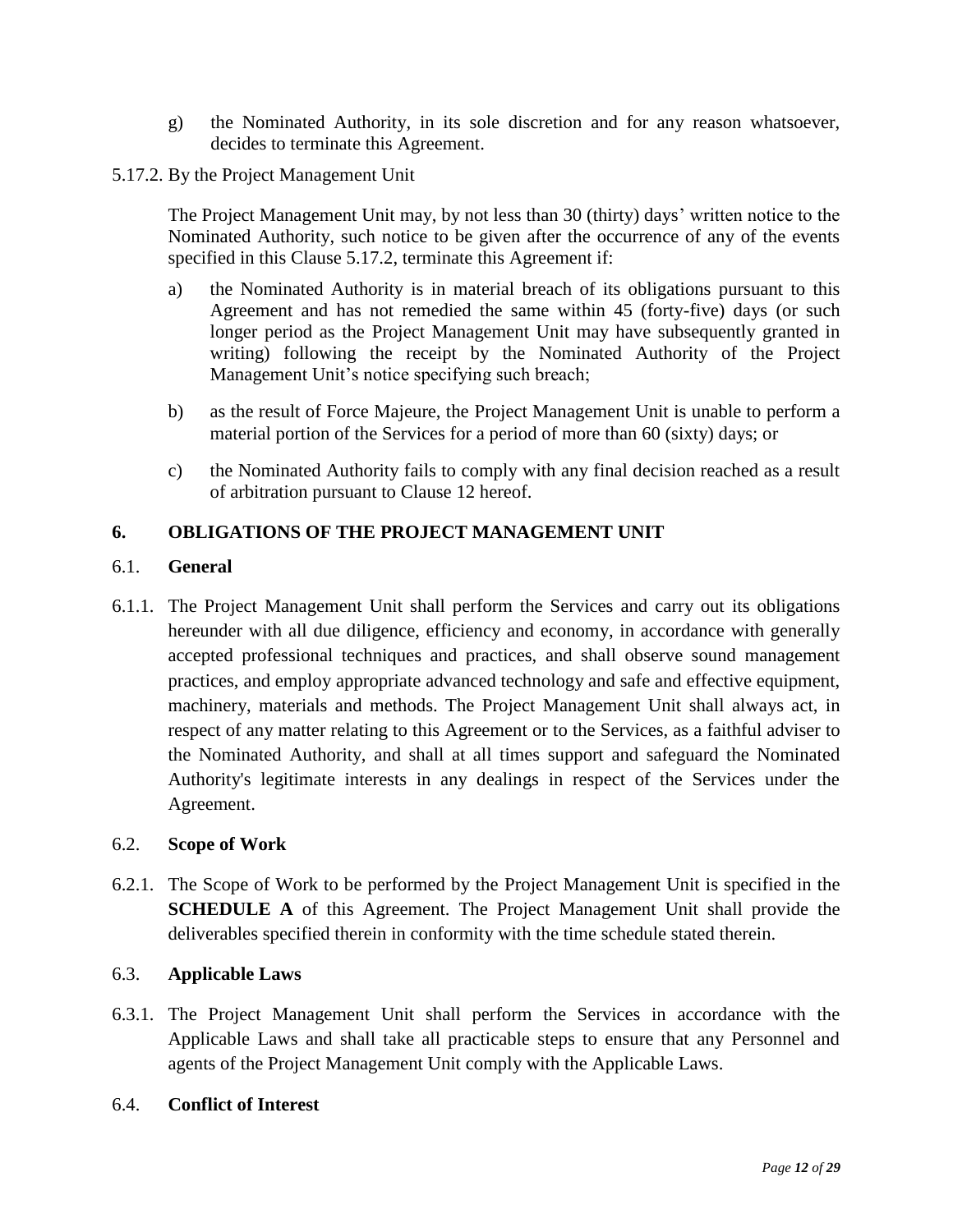- 6.4.1. The Project Management Unit shall not have a conflict of interest for rendering the Services specified in SCHEDULE A of the Agreement and any breach hereof shall constitute a breach of the Agreement.
- 6.4.2. Project Management Unit shall provide professional, objective, and impartial advice and at all times hold the Nominated Authority's interests paramount, avoid conflicts with other assignments or its own interests, and act without any consideration for future work. The Project Management Unit, during the period of service, shall not accept or engage in any assignment, that would be in conflict with the work of Project Management Unit as defined in the RFB with Nominated Authority/ Central Government, or that may place it in a position of not being able to carry out the assignment in the best interests of the Nominated Authority.

#### <span id="page-12-0"></span>6.5. **Prohibition of conflicting activities**

#### 6.5.1. Project Management Unit not to benefit from commissions, discounts, etc.:

The remuneration of the Project Management Unit pursuant to Clause [9](#page-18-3) hereof shall constitute the Project Management Unit's sole remuneration in connection with this Agreement or the Services and the Project Management Unit shall not accept for its own benefit any trade commission, discount or similar payment in connection with activities pursuant to this Agreement or to the Services or in the discharge of its obligations hereunder, and the Project Management Unit shall use its best efforts to ensure that any Personnel and agents of either of them, similarly shall not receive any such additional remuneration.

- <span id="page-12-1"></span>6.5.2. The Project Management Unit and its Personnel shall observe the highest standards of ethics and not have engaged in and shall not hereafter engage in any corrupt practice, fraudulent practice, coercive practice, undesirable practice or restrictive practice (collectively the "**Prohibited Practices**"). Notwithstanding anything to the contrary contained in this Agreement, the Nominated Authority shall be entitled to terminate this Agreement forthwith by a communication in writing to the Project Management Unit, without being liable in any manner whatsoever to the Project Management Unit, if it determines that the Project Management Unit has, directly or indirectly or through an agent, engaged in any Prohibited Practices in the selection process or before or after entering into of this Agreement. In such an event, the Nominated Authority shall forfeit and appropriate the Performance Security as mutually agreed genuine pre-estimated compensation and damages payable to the Nominated Authority towards, inter alia, time, cost and effort of the Nominated Authority, without prejudice to the Nominated Authority's any other rights or remedy hereunder or in law.
- <span id="page-12-2"></span>6.5.3. Without prejudice to the rights of the Nominated Authority under Clause [6.5.2](#page-12-1) above and the other rights and remedies which the Nominated Authority may have under this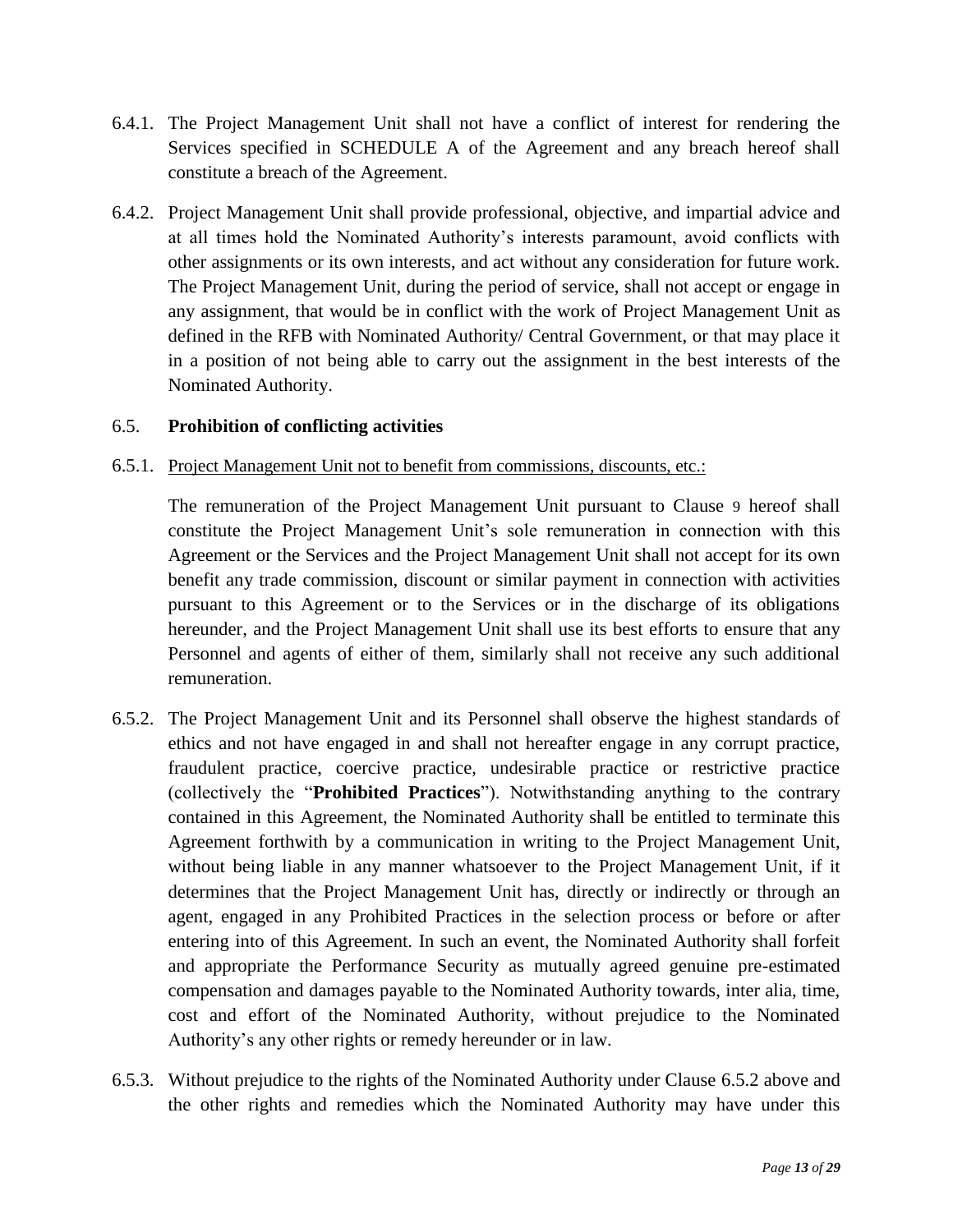Agreement, if the Project Management Unit is found by the Nominated Authority to have directly or indirectly or through an agent, engaged or indulged in any Prohibited Practices, during the selection process or before or after the execution of this Agreement, the Project Management Unit shall not be eligible to participate in any tender or RFB issued during a period of 2 (two) years from the date the Project Management Unit is found by the Nominated Authority to have directly or indirectly or through an agent, engaged or indulged in any Prohibited Practices.

6.5.4. For the purposes of Clauses [6.5.2](#page-12-1) and [6.5.3,](#page-12-2) the following terms shall have the meaning hereinafter respectively assigned to them:

(a) "**Corrupt Practice**" means (i) the offering, giving, receiving, or soliciting, directly or indirectly, of anything of value to influence the actions of any person connected with the selection process (for avoidance of doubt, offering of employment to or employing or engaging in any manner whatsoever, directly or indirectly, any official of the Nominated Authority who is or has been associated in any manner, directly or indirectly, with the selection process or has dealt with matters concerning the Agreement or arising therefrom, before or after the execution thereof, at any time prior to the expiry of 1 (one) year from the date such official resigns or retires from or otherwise ceases to be in the service of the Nominated Authority, shall be deemed to constitute influencing the actions of a person connected with the selection process); or (ii) save and except as permitted under this Agreement, engaging in any manner whatsoever, whether during the selection process or after the execution of the Agreement, as the case may be, any person in respect of any matter relating to the Agreement;

(b) "**Fraudulent Practice**" means a misrepresentation or omission of facts or suppression of facts or disclosure of incomplete facts, in order to influence the selection process;

(c) "**Coercive Practice**" means impairing or harming, or threatening to impair or harm, directly or indirectly, any person or property to influence any person's participation or action in the selection process;

(d) "**Undesirable Practice**" means (i) establishing contact with any person connected with or employed or engaged by the Nominated Authority with the objective of canvassing, lobbying or in any manner influencing or attempting to influence the selection process; (ii) having a conflict of interest; or (iii) violating of any Applicable Law; and

(e) "**Restrictive Practice**" means forming a cartel or arriving at any understanding or arrangement among applicants/ bidders/ consultancy firms or successful bidders/ allottee of coal mine with the objective of restricting or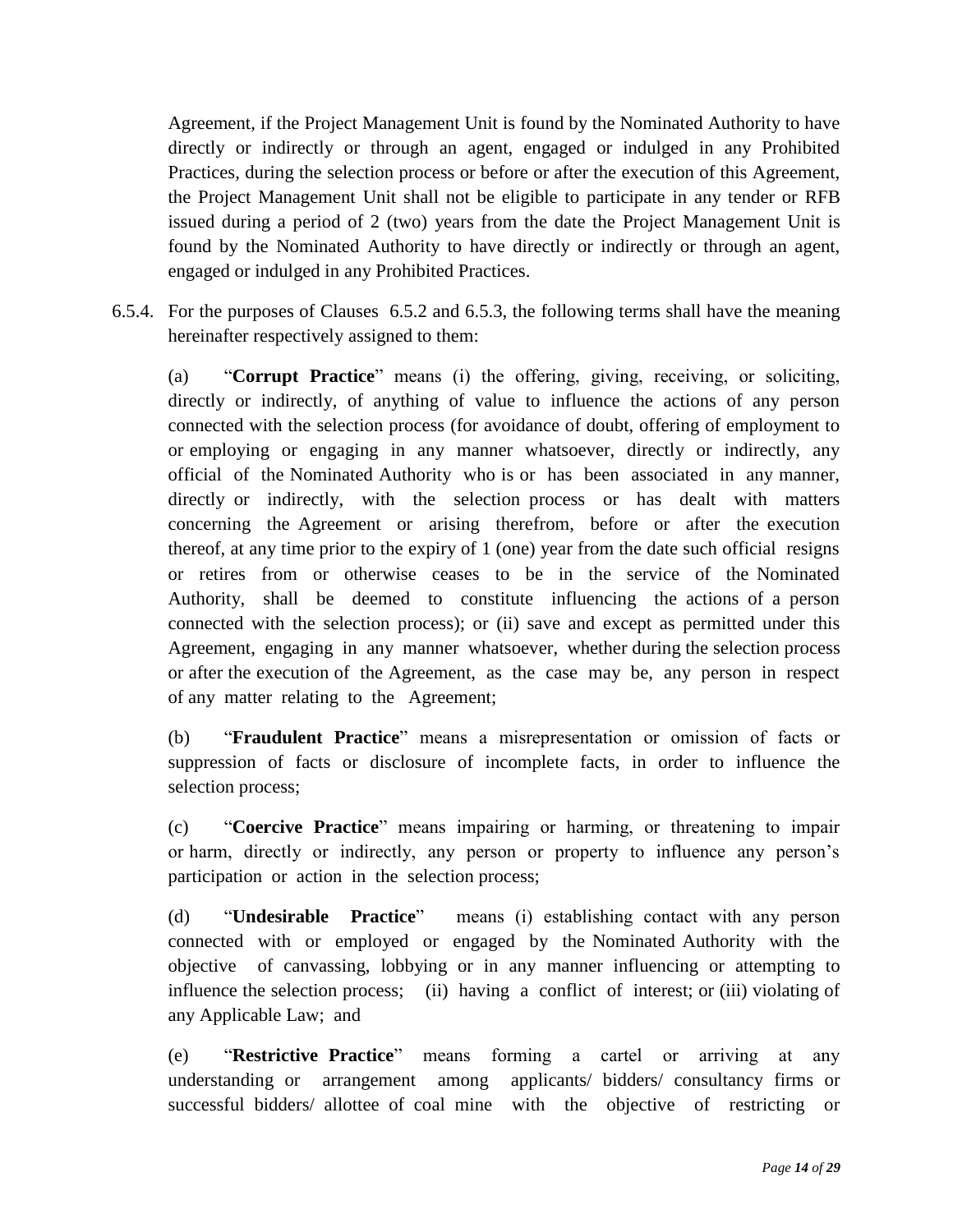manipulating a full and fair competition in the selection process.

### <span id="page-14-0"></span>6.6. **Confidentiality**

- <span id="page-14-2"></span>6.6.1. The Project Management Unit or its Personnel shall not, either during the term or within three years after the expiration or termination of this Agreement disclose any proprietary information, including information relating to reports, data, drawings, design software or other material, whether written or oral, in electronic or magnetic format, and the contents thereof; and any reports, digests or summaries created or derived from any of the foregoing that is provided by the Nominated Authority to the Project Management Unit and its Personnel; any information provided by or relating to the Nominated Authority, its technology, technical processes, business affairs or finances or any information relating to the Nominated Authority's employees, officers or other professionals or suppliers, customers, or contractors of the Nominated Authority; and any other information which the Project Management Unit is under an obligation to keep confidential in relation to the Project, the Services or this Agreement ("**Confidential Information**"), without the prior written consent of the Nominated Authority.
- 6.6.2. Notwithstanding the aforesaid, the Project Management Unit and its Personnel may disclose Confidential Information to the extent that such Confidential Information:
	- (a) was in the public domain prior to its delivery to the Project Management Unit and its Personnel becomes a part of the public knowledge from a source other than the Project Management Unit and its Personnel;
	- (b) was obtained from a third party with no known duty to maintain its confidentiality;
	- (c) is required to be disclosed by Applicable Laws or judicial or administrative or arbitral process or by any governmental instrumentalities, provided that for any such disclosure, the Project Management Unit and its Personnel shall give the Nominated Authority prompt written notice, if such notice is not barred by any legal provision; and
	- (d) is provided to the professional advisers, agents, auditors or representatives of the Project Management Unit and its Personnel as is reasonable under the circumstances; provided, however, that the Project Management Unit and its Personnel, as the case may be, shall require their professional advisers, agents, auditors or its representatives, to undertake in writing to keep such Confidential Information confidential and shall use its best efforts to ensure compliance with such undertaking.

## <span id="page-14-1"></span>6.7. **Liability of the Project Management Unit**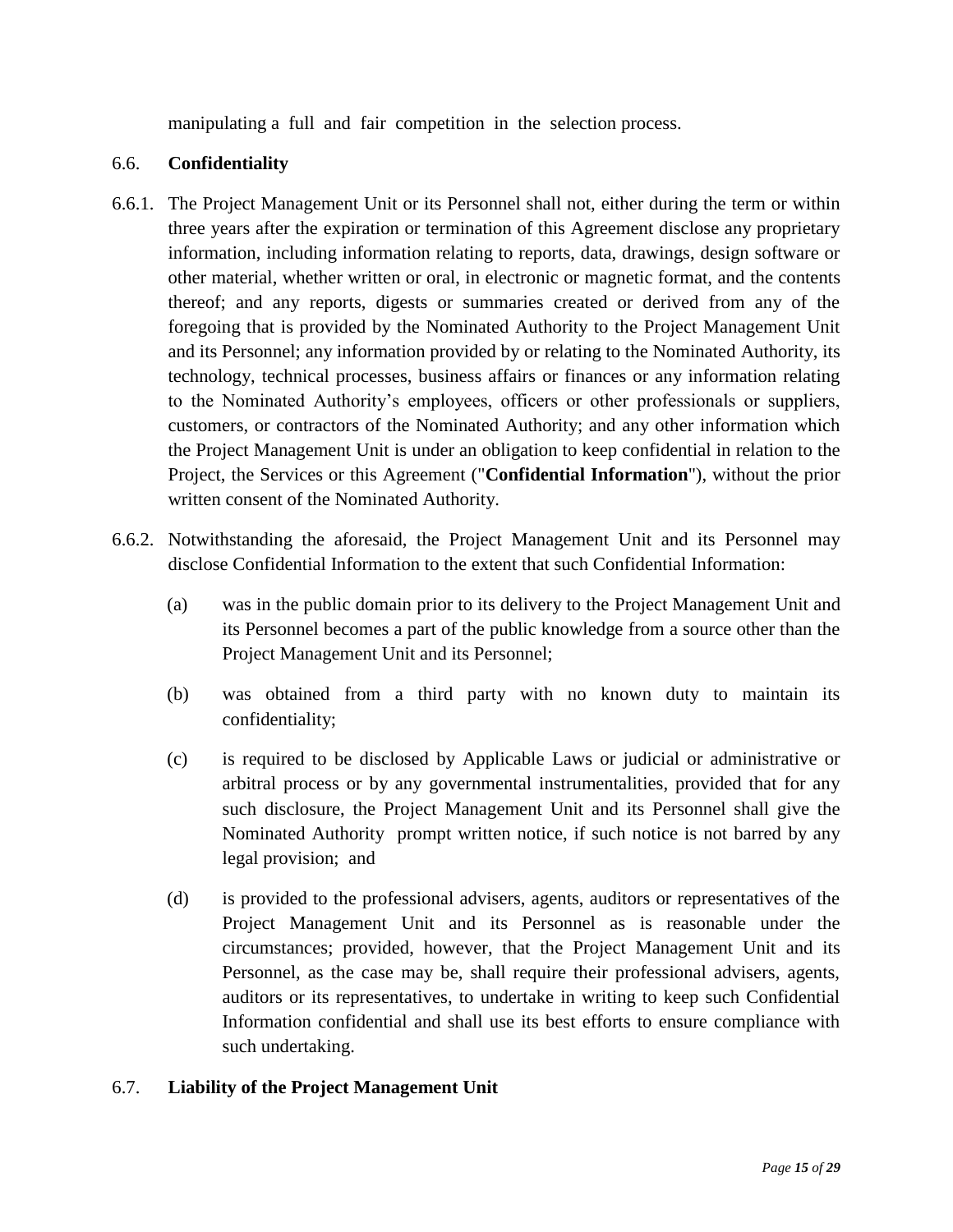- 6.7.1. The Project Management Unit's liability under this Agreement shall be determined by the Applicable Laws and the provisions hereof.
- 6.7.2. The Project Management Unit shall, subject to the limitation specified in Clause [6.7.3,](#page-15-2) be liable to the Nominated Authority for any direct loss or damage accrued or likely to accrue due to deficiency in Services rendered by it.
- <span id="page-15-2"></span>6.7.3. The Parties hereto agree that in case of negligence or wilful misconduct on the part of the Project Management Unit or on the part of any person or firm acting on behalf of the Project Management Unit in carrying out the Services, the Project Management Unit, with respect to damage caused to the Nominated Authority's property, shall not be liable to the Nominated Authority:
	- i. for any indirect or consequential loss or damage; and
	- ii. for any direct loss or damage that exceeds (a) an amount equal to 1.50 times of the fee actually paid to the selected Transaction Adviser for the relevant mine(s)/ $block(s)$ , or (b) the proceeds the Project Management Unit may be entitled to receive from any insurance maintained by the Project Management Unit to cover such a liability, whichever of (a) or (b) is higher.

#### <span id="page-15-0"></span>6.8. **Accounting, inspection and auditing**

The Project Management Unit shall:

- (a) keep accurate and systematic accounts and records in respect of the Services provided under this Agreement, in accordance with internationally accepted accounting principles and standards such as Indian Accounting Standards, GAAP, etc and in such form and detail as will clearly identify all relevant time charges and cost, and the basis thereof (including the basis of the Project Management Unit's costs and charges);
- (b) permit the Nominated Authority or its designated representative periodically, and up to one year from the expiration or termination of this Agreement, to inspect the accounts and records in respect of the Services provided under this Agreement and make copies thereof.

#### <span id="page-15-1"></span>6.9. **Reporting obligations**

6.9.1. The Project Management Unit shall submit to the Nominated Authority the necessary documents as part of the Services, in the form, in the numbers and within the time periods as specified by the Nominated Authority.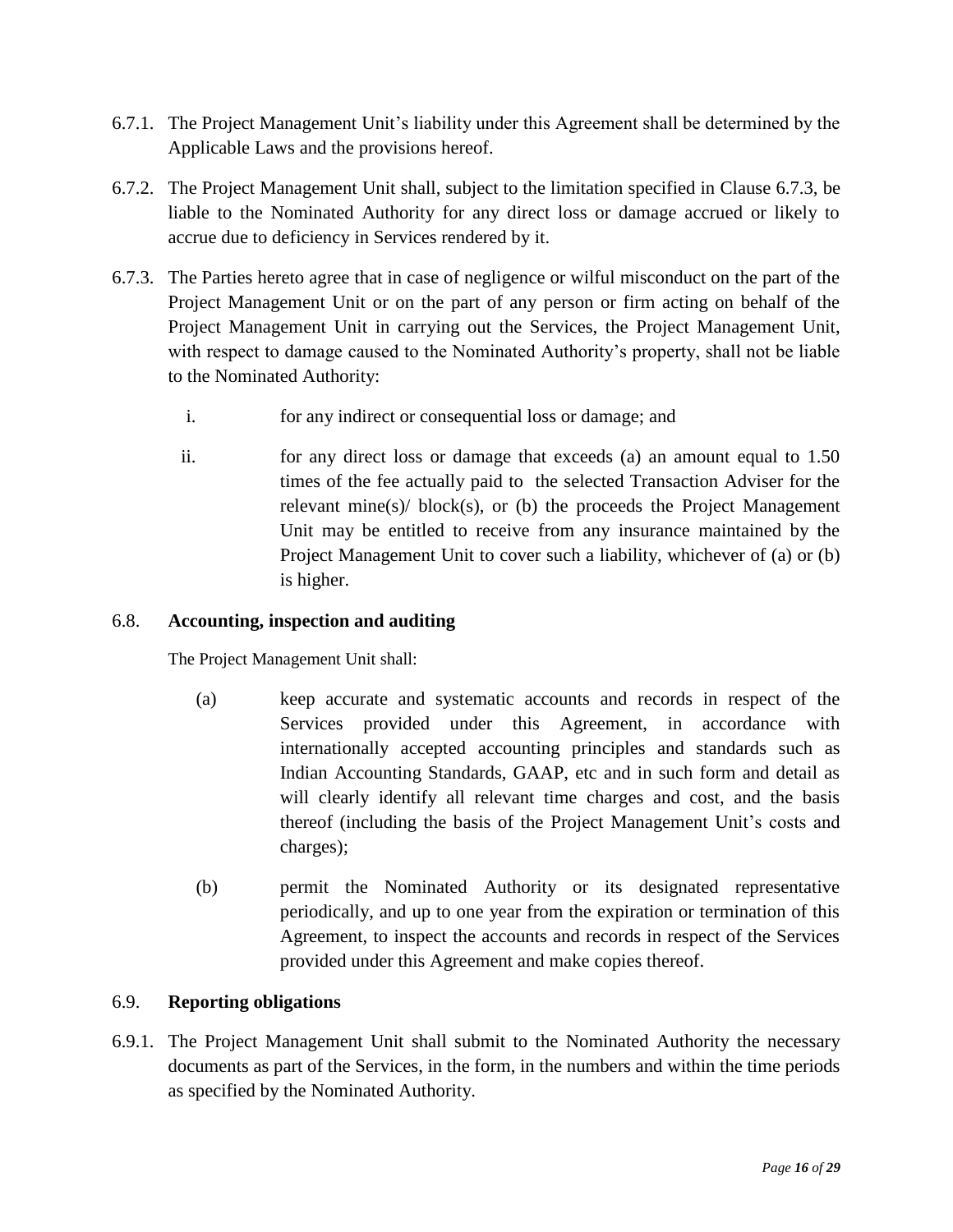## <span id="page-16-0"></span>6.10. **Documents prepared by the Project Management Unit to be property of the Nominated Authority**

- 6.10.1. All reports and other documents (collectively referred to as "**Consultancy Documents**") prepared by the Project Management Unit in performing the Services shall become and remain the property of the Nominated Authority, and all intellectual property rights in such Consultancy Documents shall vest with the Nominated Authority.
- 6.10.2. The Project Management Unit shall, not later than termination or expiration of this Agreement, deliver all Consultancy Documents to the Nominated Authority, together with a detailed inventory thereof. The Project Management Unit may retain a copy of such Consultancy Documents. The Project Management Unit shall not use these Consultancy Documents for purposes unrelated to this Agreement without the prior written approval of the Nominated Authority.
- 6.10.3. **Indemnity**: Subject to the provisions of Clause [6.7,](#page-14-1) the Project Management Unit shall, hold the Nominated Authority harmless and indemnified for any losses, claims, damages, expenses, awards, penalties or injuries (collectively referred to as "**Claims**") which may arise due to any breach or failure on part of the Project Management Unit to perform any of its duties or obligations in relation to the Agreement.

#### <span id="page-16-1"></span>6.11. **Materials furnished by the Nominated Authority**

6.11.1. Materials made available to the Project Management Unit by the Nominated Authority shall be the property of the Nominated Authority and shall be marked accordingly. Upon termination or expiration of this Agreement, the Project Management Unit shall furnish forthwith to the Nominated Authority, an inventory of such materials and shall dispose of such materials in accordance with the instructions of the Nominated Authority, save and except the documents and materials the Project Management Unit is required to retain as per law.

#### <span id="page-16-2"></span>6.12. **Providing access to office of the Project Management Unit and Personnel**

6.12.1. The Project Management Unit shall ensure that the Nominated Authority, and officials of the Nominated Authority having authorisation from the Nominated Authority, are provided unrestricted access to the office of the Project Management Unit and to all Personnel during office hours. The Nominated Authority's official, who has been authorised by the Nominated Authority in this behalf, shall have the right to inspect the Services in progress, interact with Personnel of the Project Management Unit and verify the records relating to the Services for his satisfaction.

#### <span id="page-16-3"></span>6.13. **Accuracy of Documents**

6.13.1. The Project Management Unit shall be responsible for accuracy of the documents drafted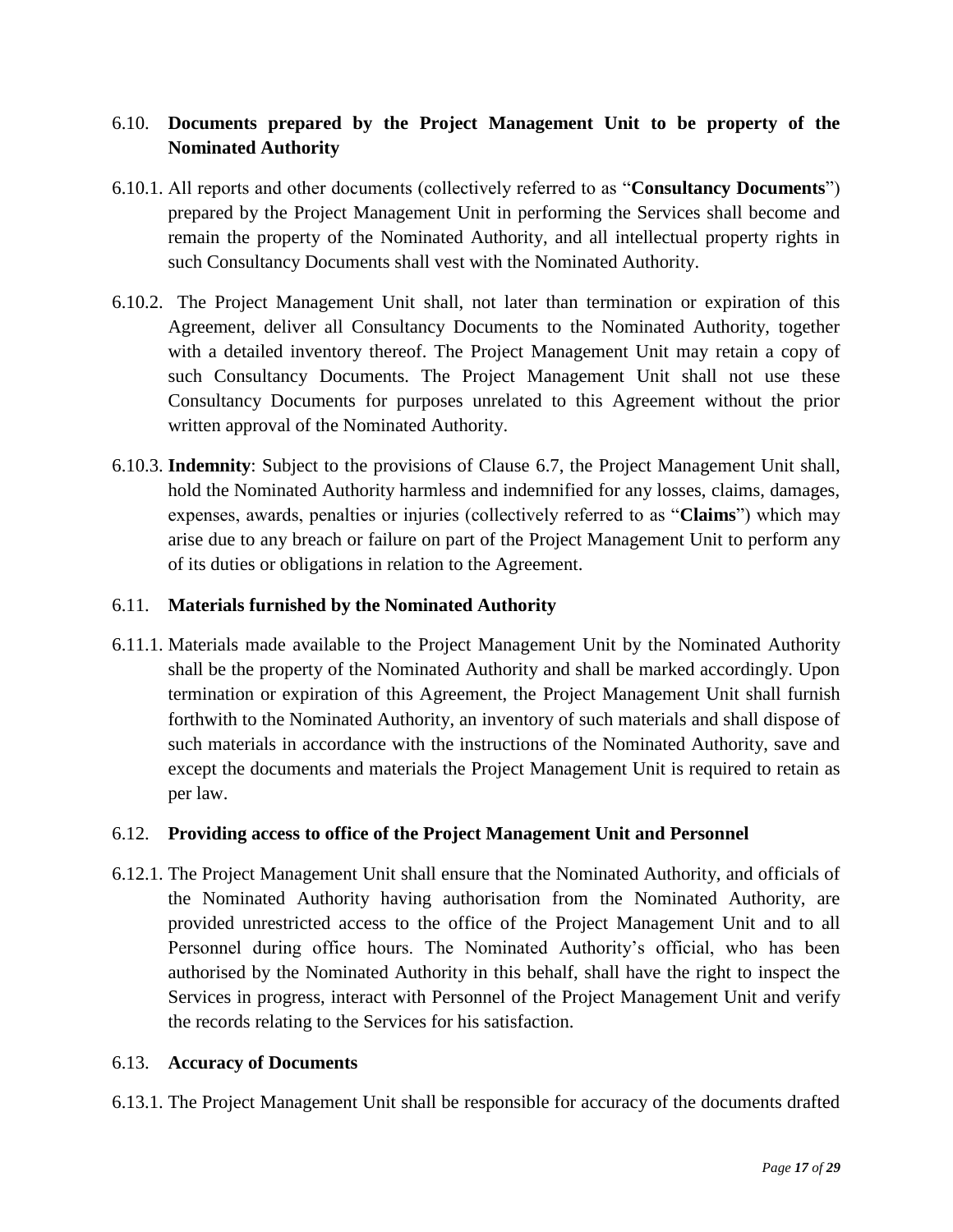and/ or vetted by it as part of the Services. Subject to the provisions of Clause [6.7,](#page-14-1) the Project Management Unit shall indemnify the Nominated Authority against any inaccuracy in its work which might surface during implementation of the Project, if such inaccuracy is the result of any negligence or malfeasance on part of the Project Management Unit or arises out of its failure to conform to good industry practice. The Project Management Unit shall also be responsible for promptly correcting, at its own cost and risk, the documents, if such inaccuracy or mistake is brought to the notice of Project Management Unit or detected on its own.

#### <span id="page-17-0"></span>**7. PROJECT MANAGEMENT UNIT'S PERSONNEL**

#### <span id="page-17-1"></span>7.1. **General**

7.1.1. The Project Management Unit shall employ and provide such qualified and experienced Personnel as may be required to carry out the Services.

#### <span id="page-17-2"></span>7.2. **Deployment of Personnel**

- 7.2.1. The designations, names and other particulars of each of the Project Management Unit's Key Personnel required in carrying out the Services are described in [SCHEDULE B](#page-26-0) of this Agreement.
- 7.2.2. The consultant will provide one additional personnel for each 10 coal mines for which clearances will be added in the scope of the work after the issuance of the RFB. The qualification & experience of personnel to be added later on will be decided mutually as per the requirement of Nominated Authority

#### <span id="page-17-3"></span>7.3. **Approval of Personnel**

- 7.3.1. The Key Personnel listed in [SCHEDULE B](#page-26-0) of the Agreement are hereby approved by the Nominated Authority.
- 7.3.2. If the Project Management Unit hereafter proposes to engage any person other than Key Personnel, it shall give prior intimation of the same to the Nominated Authority at least 10 days before such engagement and submit CV of such person.

#### <span id="page-17-4"></span>7.4. **Substitution of Key Personnel**

7.4.1. The Nominated Authority expects all the Key Personnel specified in the Proposal to be available during implementation of the Agreement. The Nominated Authority will not consider substitution of the Key Personnel except for reasons of any incapacity or due to health or resignation. Such substitution shall ordinarily be limited to one Key Personnel subject to equally or better qualified and experienced personnel being provided to the satisfaction of the Nominated Authority.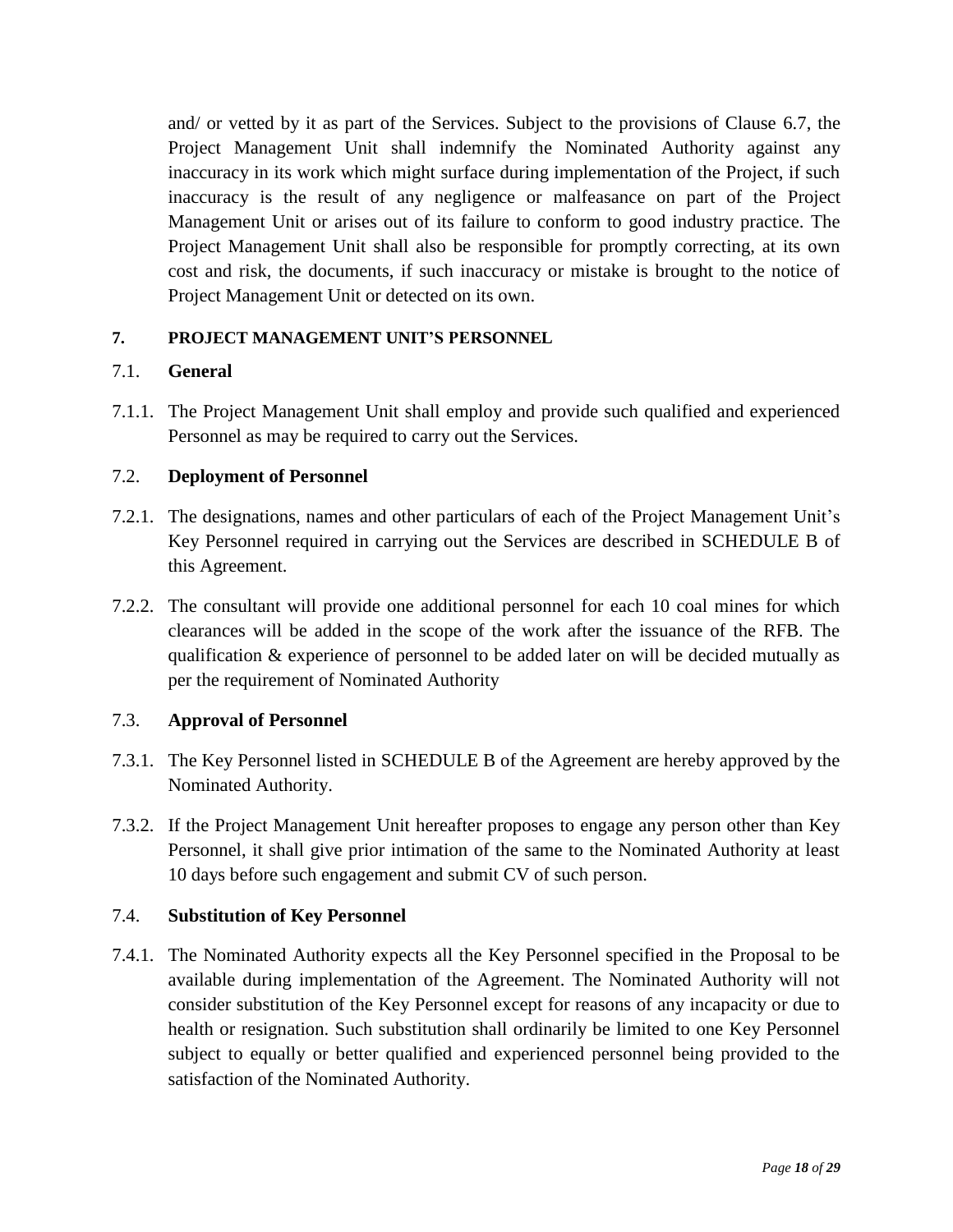7.4.2. The Team leader must commit the time required for and be available for delivering the Services in accordance with the terms specified herein.

#### <span id="page-18-0"></span>7.5. **Working hours, overtime, leave, etc.**

7.5.1. The Personnel shall be entitled to sick leave or vacation leave or any other leave as per the policies of Project Management Unit and extant laws. The Project Management Unit shall ensure that any absence on account of leave will not delay the progress and quality of the Services. Any absence of Key Personnel (except Team Leader) for more than 2 days without written intimation to the Nominated Authority would be considered as failure in the performance of its obligation by the Project Management Unit and would attract provision of Clause [5.17.](#page-10-2)

#### <span id="page-18-1"></span>7.6. **Location of work**

7.6.1. The location of the delivery of Services shall be New Delhi.

#### <span id="page-18-2"></span>**8. OBLIGATIONS OF THE NOMINATED AUTHORITY**

- 8.1.1. Unless otherwise specified in the Agreement, the Nominated Authority shall make best efforts to ensure that the Government shall:
	- (a) provide the Project Management Unit and its Personnel with work permits and such other documents as may be necessary to enable the Project Management Unit or its Personnel to perform the Services; and
	- (b) issue to officials, agents and representatives of the Government all such instructions as may be necessary or appropriate for the prompt and effective implementation of the Services.
- 8.1.2. The Nominated Authority warrants that the Project Management Unit shall have, free of charge, unimpeded access to the site of the project in respect of which access is required for the performance of Services.
- 8.1.3. All applicable taxes, as may be applicable from time to time, on the payment of the professional fees to the Project Management Unit, shall be borne by the Nominated Authority.
- 8.1.4. In consideration of the Services performed by the Project Management Unit under this Agreement, the Nominated Authority shall make to the Project Management Unit such payments and in such manner as is provided in Clause [9](#page-18-3) of this Agreement.

## <span id="page-18-3"></span>**9. PAYMENT TO THE PROJECT MANAGEMENT UNIT**

9.1.1. The Project Management Unit shall be entitled to the following fees for providing its services to the Nominated Authority/ Ministry of Coal: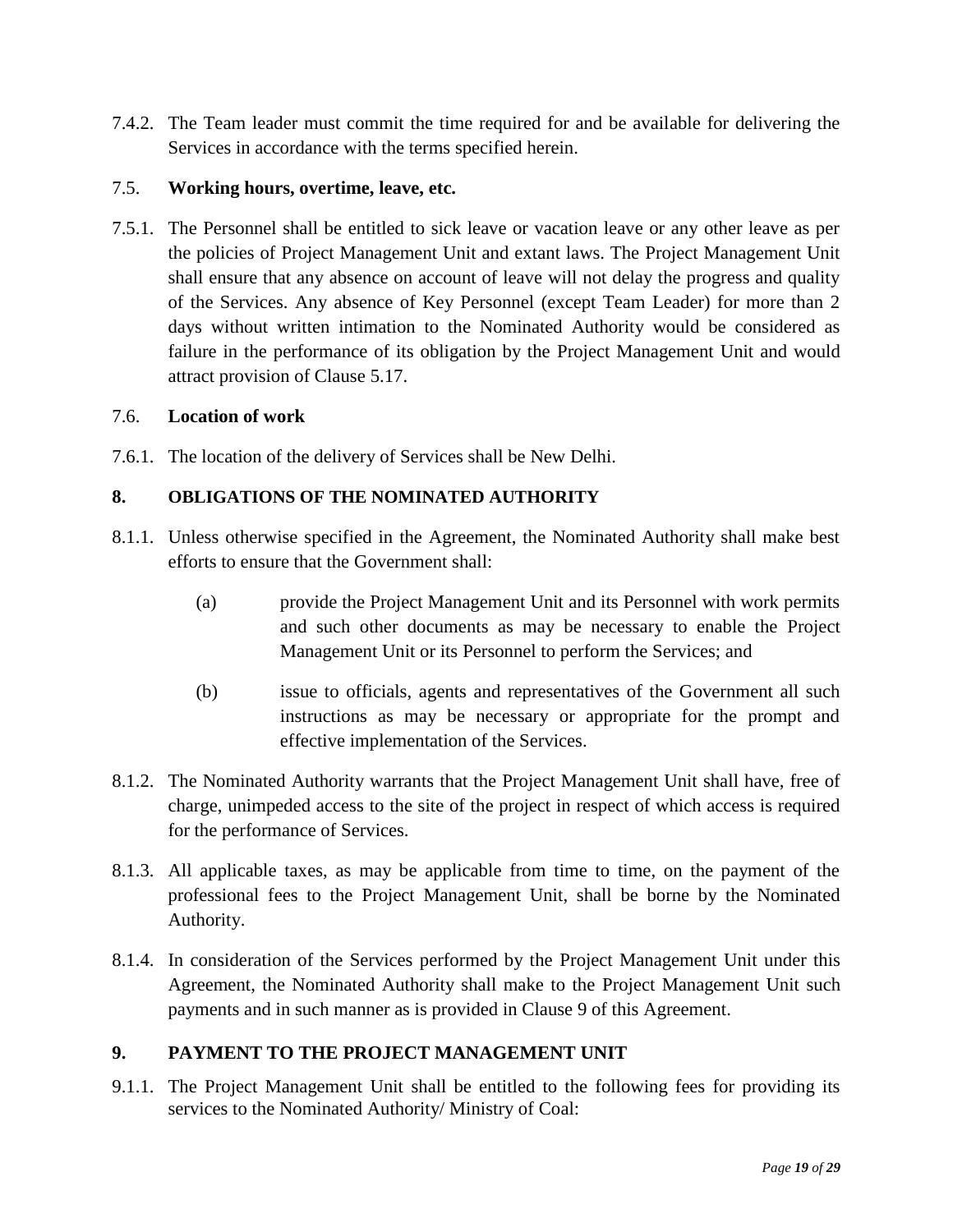(i) Fixed Monthly Payment for two year:

| Monthly Fee $=$                | The 30% amount of the total financial<br>bids submitted [amount to be<br>inserted]           |
|--------------------------------|----------------------------------------------------------------------------------------------|
|                                | 24 Months                                                                                    |
| Payment per clearance:<br>(ii) |                                                                                              |
| Fee for each clearance $=$     | The remaining 70% amount of the total<br>financial bids submitted [amount]<br>to be inserted |
|                                | <b>Total Number of clearances mentioned in</b>                                               |

9.1.2. The Goods and Services Tax as applicable from time to time shall be payable by the Nominated Authority/ Central Government on the total fee. Remaining all other taxes shall have to be borne by the Project Management Unit.

**the RFB**

- 9.1.3. TDS as applicable from time to time shall be deducted on gross amount of the fee as per rules.
- 9.1.4. The payment in respect of the clearance of the coal mines which will be allocated after the issuance of this RFB will be made on the pre-determined rate as per the fee of each clearance obtained as specified in the clause 9.1.1 (ii) above.
- 9.1.5. The monthly payment in respect of additional personnel provided as per the clause 7.2.2 will be decided as per the average monthly payment made to the existing personnel as per clause 9.1.1 (i) above.

#### <span id="page-19-0"></span>**10. PERFORMANCE SECURITY**

- 10.1.1. The Project Management Unit shall deposit with Nominated Authority a performance security in form of an irrevocable and unconditional bank guarantee from an Acceptable Bank payable at Delhi of Rs**INR [To be inserted]**.
- <span id="page-19-1"></span>10.1.2. Performance Security shall be forfeited and appropriated by the Nominated Authority, under the following conditions:
	- (i) If the Project Management Unit engages in any of the Prohibited Practices specified in clause [6.5.2;](#page-12-1)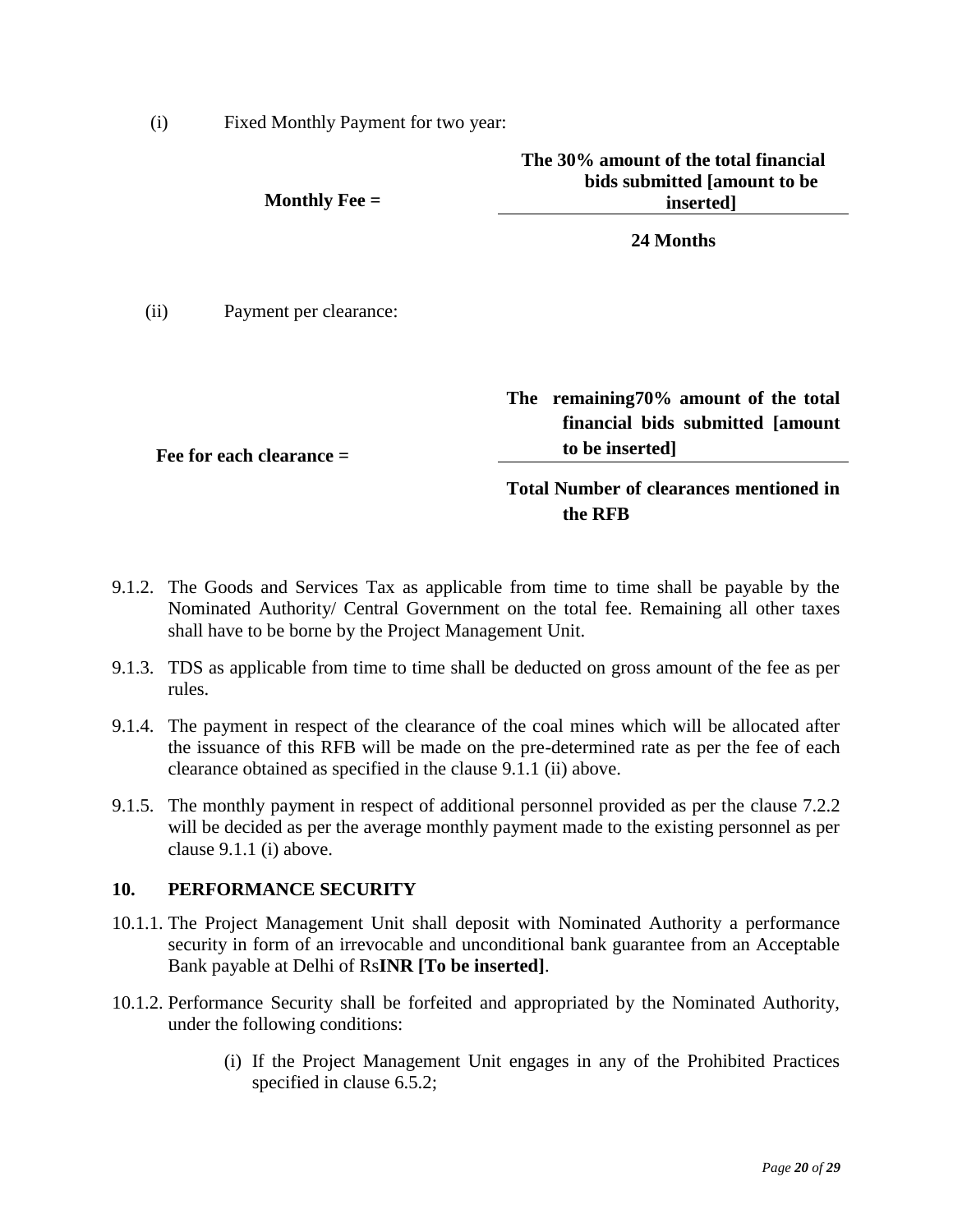- (ii) If the Project Management Unitis found to have a Conflict of Interest as specified in clause [6.4;](#page-11-4) and
- (iii) If the selected Project Management Unitcommits a breach of this Agreement.
- 10.1.3. Performance Bank Guarantee should remain valid for a period of sixty days beyond the date of completion of all contractual obligations of the successful bidder including warranty obligations.
- 10.1.4. Subject to Clause [10.1.2,](#page-19-1) upon termination of this Agreement pursuant to Clause [5.17.1](#page-10-3) or Clause [5.17.2](#page-11-5) hereof, the Performance Security shall be returned to the Project Management Unit within 80 days from the expiry or termination of the Agreement, as the case may be after adjustment of any amount due to Nominated Authority.

#### <span id="page-20-0"></span>**11. FAIRNESS AND GOOD FAITH**

#### <span id="page-20-1"></span>11.1. **Good Faith**

11.1.1. The Parties undertake to act in good faith with respect to each other's rights under this Agreement and to adopt all reasonable measures to ensure the realisation of the objectives of this Agreement.

#### <span id="page-20-2"></span>11.2. **Operation of the Agreement**

11.2.1. The Parties recognise that it is impractical in this Agreement to provide for every contingency which may arise during the life of the Agreement, and the Parties hereby agree that it is their intention that this Agreement shall operate fairly as between them, and without detriment to the interest of either of them, and that, if during the term of this Agreement either Party believes that this Agreement is operating unfairly, the Parties will use their best efforts to agree on such action as may be necessary to remove the cause or causes of such unfairness, but failure to agree on any action pursuant to this Clause [11.2](#page-20-2) shall not give rise to a dispute subject to arbitration in accordance with Clause [12](#page-20-3) hereof.

#### <span id="page-20-3"></span>**12. SETTLEMENT OF DISPUTES**

#### <span id="page-20-4"></span>12.1. **Amicable settlement**

12.1.1. The Parties shall use their best efforts to settle amicably all disputes arising out of or in connection with this Agreement or the interpretation thereof.

#### <span id="page-20-5"></span>12.2. **Dispute resolution**

- <span id="page-20-6"></span>12.2.1. Any dispute, difference or controversy of whatever nature howsoever arising under or out of or in relation to this Agreement (including its interpretation) between the Parties, and so notified in writing by either Party to the other Party (the "**Dispute**") shall, in the first instance, be attempted to be resolved amicably.
- 12.2.2. The Parties agree to use their best efforts for resolving all Disputes arising under or in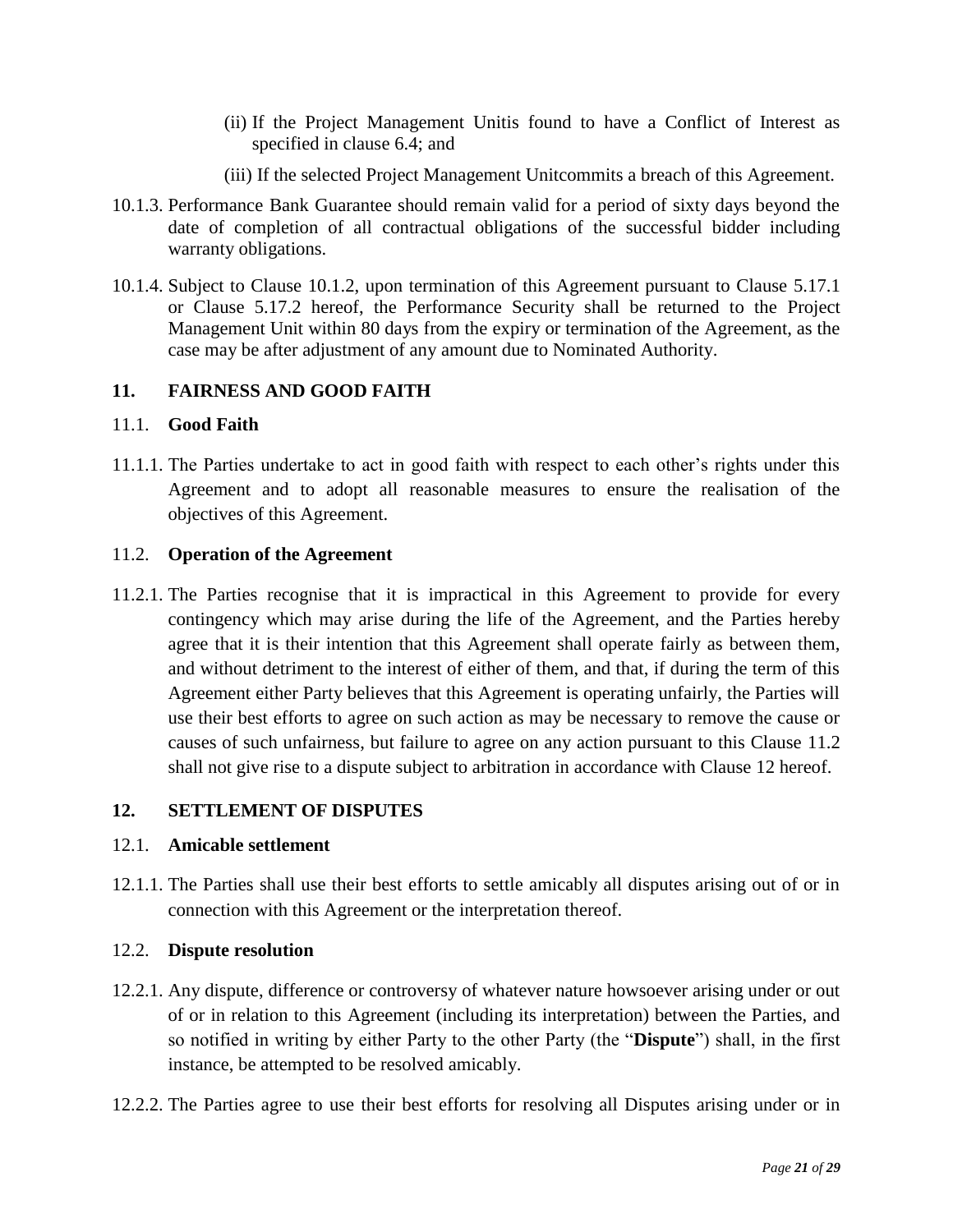respect of this Agreement promptly, equitably and in good faith, and further agree to provide each other with reasonable access during normal business hours to all nonprivileged records, information and data pertaining to any Dispute.

## <span id="page-21-0"></span>12.3. **Arbitration**

- <span id="page-21-1"></span>12.3.1. Any Dispute which is not resolved amicably, shall be finally decided by reference to arbitration by an Arbitral Tribunal appointed in accordance with Clause [12.3.2.](#page-21-2) Such arbitration shall be held in accordance with the Rules of Arbitration of the International Centre for Alternative Dispute Resolution, New Delhi (the "**Rules**"), or such other rules as may be mutually agreed by the Parties, and shall be subject to the provisions of the Arbitration and Conciliation Act,1996. The place of such arbitration shall be New Delhi and the language of arbitration proceedings shall be English.
- <span id="page-21-2"></span>12.3.2. There shall be a sole arbitrator whose appointment shall be made in accordance with the Rules.
- 12.3.3. The arbitrator shall make a reasoned award (the "**Award**"). Any Award made in any arbitration held pursuant to this Clause [12](#page-20-3) shall be final and binding on the Parties as from the date it is made, and the Project Management Unit and the Nominated Authority agree and undertake to carry out such Award without delay.
- 12.3.4. The Project Management Unit and the Nominated Authority agree that an Award may be enforced against the Project Management Unit and/or the Nominated Authority, as the case may be.
- 12.3.5. This Agreement and the rights and obligations of the Parties shall remain in full force and effect, pending the Award in any arbitration proceedings hereunder.

## **[Remaining part of this page intentionally left blank, schedules follow.]**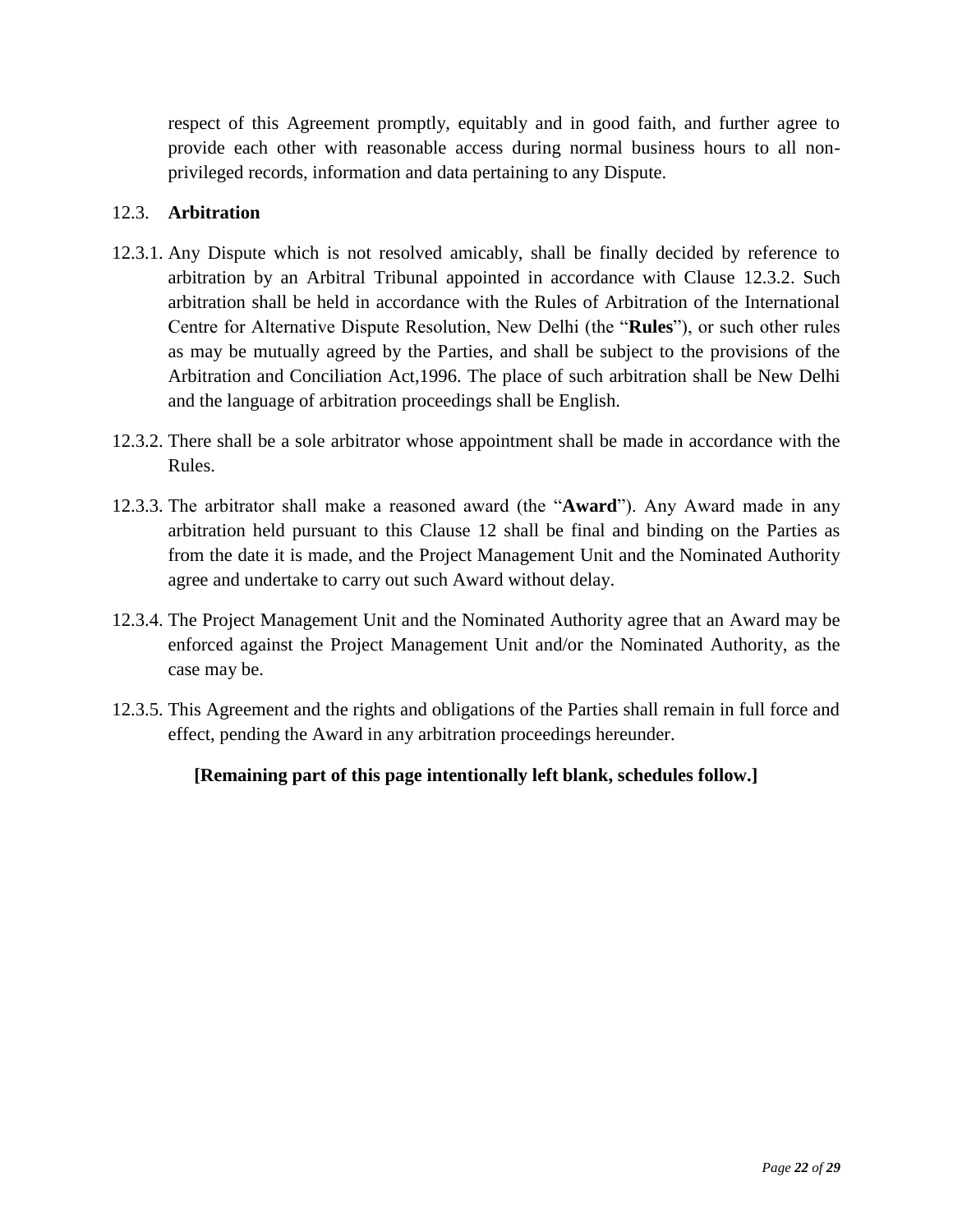#### **SCHEDULE A – SCOPE OF SERVICES**

- <span id="page-22-0"></span>1. Liaison with various Departments / officers of Central Government and coal bearing State Governments for streamlining of approvals for operationalisation of coal mines.
	- Maintain real-time status of clearances for all the mines.
	- Maintain a log of any pending requests of the Successful Bidder/ Allottee which are addressed to Union Ministries, Departments, State Governments, concerned wings of MoC and Coal Controllers Organization
	- Handholding of allocattees in getting clearances from different agencies.
	- Co-ordinate with the Successful Bidder/ Allottee and prepare discussion agendas for meetings with Central and State agencies.
	- Participate in meetings with various departments/ officers of Central Government and coal bearing State Governments for streamlining of approvals for operationalisation of coal mines and preparation of minutes of the said meetings and do follow up activities on the decisions taken in the meetings.
	- Visit and contact the concerned authorities where clearances are pending and facilitate early processing of the applications, if directed by the Authority.
- 2. Study the prevailing practice being exercised in grant of various statutory approvals and suggesting the modification(s) needed for consideration by the Government.
	- Study the existing practice of granting various statutory approvals (pertaining to development and operationalisation of coal mine) by Ministry of Coal
	- Identify key issues being faced by the allocattees in seeking approvals as per the existing practice
	- Identify key issues being faced by Ministry of Coal in granting approvals as per the existing practice
	- Recommend changes to the existing practice of granting statutory approvals
	- The report on the production and dispatch of coal from coal mines monitored by O/o Nominated Authority.
- 3. Daily Diary shall be maintained by each personnel of the Team and submitted to the Authority at the end of the month or whenever desired by the Authority. Fortnightly presentation on progress and status of the project shall be made before the Authority.
- 4. The Scope of Services is not exhaustive, and the selected bidder shall undertake such other tasks as may be assigned by the Authority related with the objective of the project.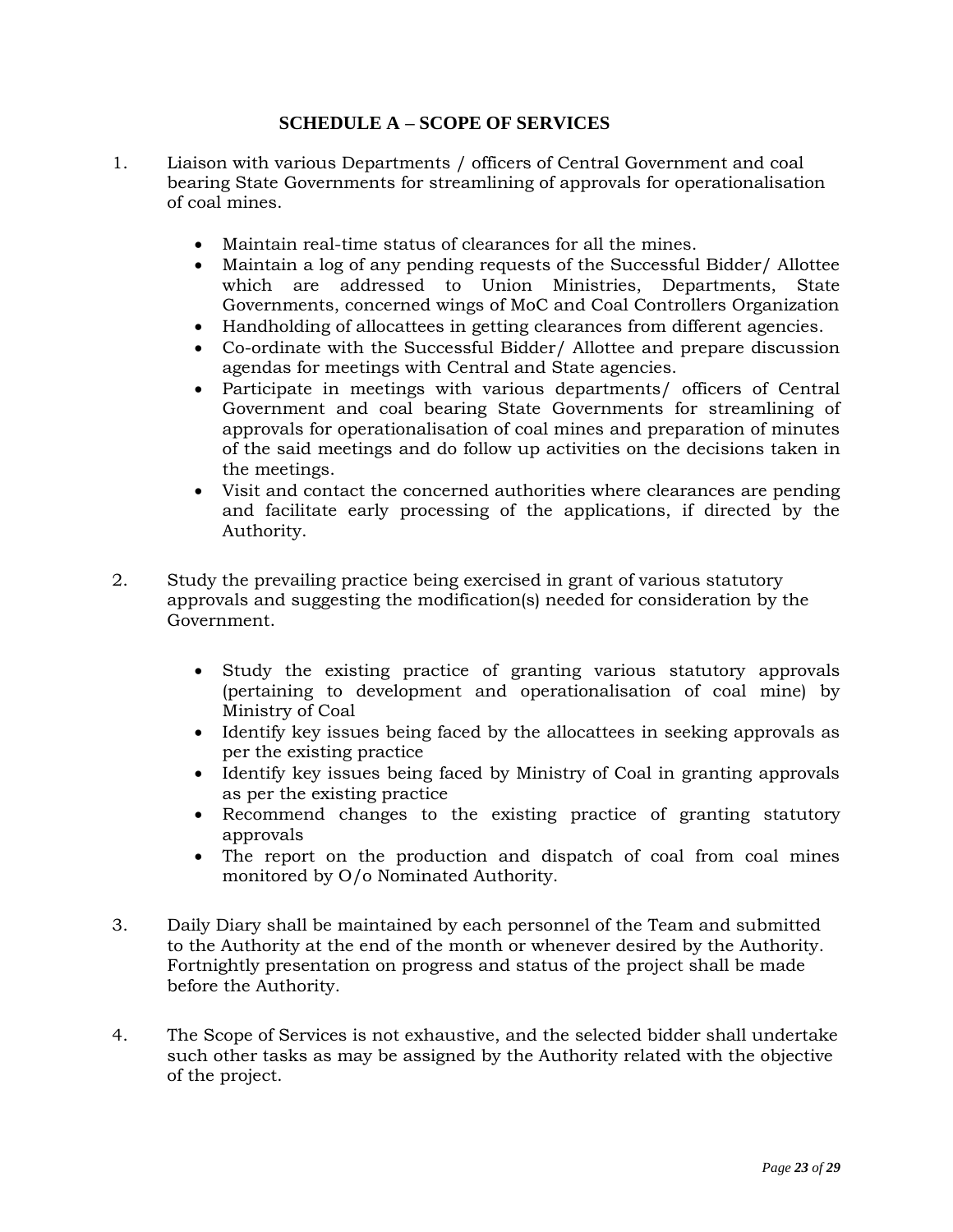# **List of Clearances**

|              | <b>CMSP Coal Blocks</b>                |                                                            |             |             |             |                |             |                                    |
|--------------|----------------------------------------|------------------------------------------------------------|-------------|-------------|-------------|----------------|-------------|------------------------------------|
| <b>State</b> | <b>Name of Coal</b><br><b>Mine</b>     | <b>Successful Bidder / Allottee</b>                        | EC          | <b>FC</b>   | FC          | <b>ML</b>      | LA          | <b>Remaining</b><br>cleara<br>nces |
| Chhattisgarh | Gare Palma<br>Sector II                | Maharashtra State Power<br>Generation Co Ltd               | $\mathbf Y$ | $\mathbf N$ | $\mathbf N$ | $\mathbf N$    | $\mathbf N$ | 4                                  |
|              | Gidhmuri,<br>Paturia                   | Chhattisgarh State Power<br>Generation Co Ltd              | $\mathbf N$ | $\mathbf N$ | $\mathbf N$ | ${\bf N}$      | $\mathbf N$ | 5                                  |
|              | Madanpur South                         | <b>APMDCL</b>                                              | $\mathbf N$ | ${\bf N}$   | $\mathbf N$ | ${\bf N}$      | ${\bf N}$   | 5                                  |
|              | Durgapur II/<br>Taraimar and<br>Sariya | Karnataka Power Corporation<br>Ltd                         | $\mathbf N$ | ${\bf N}$   | $\mathbf N$ | $\overline{N}$ | $\mathbf N$ | 5                                  |
|              | Bhaskarpara                            | Prakash Industries Ltd                                     | ${\bf N}$   | $\mathbf N$ | $\mathbf N$ | $\mathbf N$    | N           | 5                                  |
| Jharkhand    | Badam                                  | <b>Bihar State Power Generation</b><br>Co Ltd              | $\mathbf Y$ | $\mathbf Y$ | $\mathbf N$ | ${\bf N}$      | $\mathbf N$ | 3                                  |
|              | Banhardih                              | Jharkhand UrjaUtpadan Nigam<br>Ltd                         | $\mathbf N$ | $\mathbf N$ | $\mathbf N$ | $\mathbf Y$    | $\mathbf Y$ | 3                                  |
|              | Dumri                                  | <b>HINDALCO</b>                                            | $\mathbf Y$ | $\mathbf Y$ | $\mathbf N$ | $\mathbf N$    | $\mathbf Y$ | $\overline{2}$                     |
|              | Lohari                                 | Aranya Mines Private Ltd.                                  | $\mathbf Y$ | $\rm NA$    | NA          | $\mathbf N$    | ${\bf N}$   | $\boldsymbol{2}$                   |
|              | Meral                                  | Trimula Industries Limited                                 | $\mathbf N$ | NA          | NA          | ${\bf N}$      | ${\bf N}$   | 3                                  |
|              | Moitra                                 | <b>JSW STEEL LIMITED</b>                                   | $\mathbf Y$ | $\mathbf Y$ | $\mathbf Y$ | $\mathbf N$    | $\mathbf Y$ | $\mathbf{1}$                       |
|              | Rajbar D & E                           | Tenughat Vidyut Nigam Ltd                                  | ${\bf N}$   | N           | ${\bf N}$   | ${\bf N}$      | ${\bf N}$   | 5                                  |
|              | Saharpur<br>Jamarpani                  | UP RajyaVidyutUtpadanNigam<br>Ltd                          | $\mathbf N$ | ${\bf N}$   | $\mathbf N$ | $\mathbf N$    | $\mathbf N$ | 6                                  |
|              | Tubed                                  | <b>DVC</b>                                                 | Y           | Y           | ${\bf N}$   | Y              | Y           | 1                                  |
|              | Kotre<br>Basantpur&<br>Pachmo          | <b>CCL</b>                                                 | $\mathbf N$ | $\mathbf N$ | $\mathbf N$ | $\mathbf Y$    | $\mathbf Y$ | 3                                  |
|              | Amarkonda<br>MurgaDangal               | <b>ECL</b>                                                 | $\mathbf N$ | N           | $\mathbf N$ | $\mathbf N$    | N           | 5                                  |
|              | Brahmini &<br>Chichro Pastimal         | $\operatorname{ECL}$                                       | ${\bf N}$   | ${\bf N}$   | ${\bf N}$   | ${\bf N}$      | ${\bf N}$   | 5                                  |
|              | Sugia closed<br>Mine                   | Jharkhand state Mineral<br>Development<br>Corporation Ltd. | $\mathbf Y$ | ${\bf N}$   | $\mathbf N$ | ${\bf N}$      | $\mathbf N$ | 4                                  |
|              | <b>Tokisud North</b>                   | NMDC Ltd.                                                  | Y           | $\mathbf Y$ | $\mathbf Y$ | ${\bf N}$      | ${\bf N}$   | $\overline{c}$                     |
|              | <b>Brahmdiha</b>                       | Andhra Pradesh Mineral<br>Development<br>Corporation Ltd   | $\mathbf N$ | NA          | NA          | ${\bf N}$      | $\mathbf N$ | 3                                  |
|              | Chakla                                 | Hindalco Industries Ltd                                    | $\mathbf N$ | ${\bf N}$   | ${\bf N}$   | ${\bf N}$      | ${\bf N}$   | 5                                  |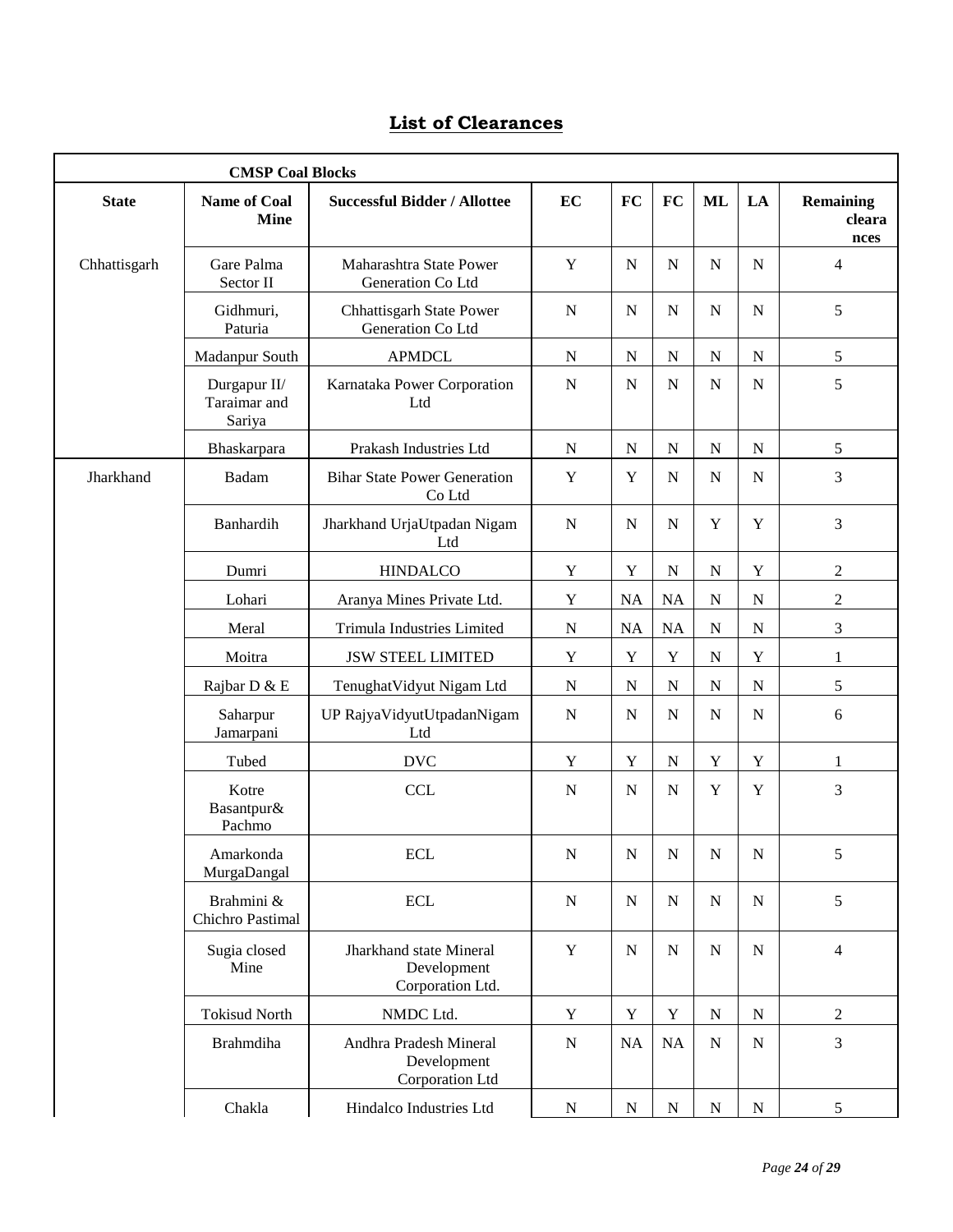|             | North<br>Rajhara<br>(Central<br>$\&$<br>Eastern)                  | Fairmine Carbons Pvt Ltd                                          | $\mathbf N$ | $\mathbf N$ | N           | $\mathbf N$ | N           | 5              |
|-------------|-------------------------------------------------------------------|-------------------------------------------------------------------|-------------|-------------|-------------|-------------|-------------|----------------|
|             | Gondulpara                                                        | Adani Enterprises Ltd                                             | ${\bf N}$   | ${\bf N}$   | N           | N           | N           | 5              |
|             | Urma Paharitola                                                   | Aurobindo Reality And<br><b>Infrastructure Private</b><br>Limited | ${\bf N}$   | ${\bf N}$   | $\mathbf N$ | ${\bf N}$   | ${\bf N}$   | 5              |
|             | Rohne                                                             | <b>NMDC</b>                                                       | Y           | Y           | Y           | N           | $\mathbf N$ | $\overline{c}$ |
|             | $\&$<br>Jogheswar<br>Khas Jogheswar                               | South West Pinnacle<br><b>Exploration Ltd</b>                     | N           | ${\bf N}$   | $\mathbf N$ | ${\bf N}$   | ${\bf N}$   | 5              |
|             | Rauta Closed                                                      | Shreesatya Mine Pvt Ltd                                           | ${\bf N}$   | ${\bf N}$   | $\mathbf N$ | ${\bf N}$   | ${\bf N}$   | 5              |
|             | Bikram                                                            | Birla Corporation Ltd.                                            | ${\bf N}$   | ${\bf N}$   | ${\bf N}$   | ${\bf N}$   | $\mathbf N$ | 5              |
|             | Brahampuri                                                        | Birla Corporation Ltd.                                            | ${\bf N}$   | ${\bf N}$   | ${\bf N}$   | ${\bf N}$   | ${\bf N}$   | 5              |
|             | <b>Urtan North</b>                                                | <b>JMS Mining Private Limited</b>                                 | ${\bf N}$   | ${\bf N}$   | ${\bf N}$   | ${\bf N}$   | ${\bf N}$   | 5              |
|             | Shahpur West                                                      | Sarda Energy And Minerals<br>Limited                              | ${\bf N}$   | $\mathbf N$ | $\mathbf N$ | ${\bf N}$   | $\mathbf N$ | 5              |
|             | <b>Shahpur East</b>                                               | Chowgule And Company<br>Private Limited                           | N           | $\mathbf N$ | $\mathbf N$ | $\mathbf N$ | $\mathbf N$ | 5              |
|             | Gotitoria<br>(East)<br>& (West)                                   | Boulder Stone Mart Pvt Ltd                                        | Y           | $\mathbf Y$ | Y           | ${\bf N}$   | $\mathbf N$ | $\overline{c}$ |
| Maharashtra | Nerad Malegaon                                                    | Indrajit Power Priavte Ltd.                                       | Y           | Y           | Y           | $\mathbf Y$ | ${\bf N}$   | $\mathbf{1}$   |
|             | Mark Mangli II                                                    | Yazdani International Private<br>Limited                          | ${\bf N}$   | $\mathbf N$ | $\mathbf N$ | $\mathbf N$ | $\mathbf N$ | 5              |
|             | Takli-Jena-<br>Bellora (North)<br>&Takli-Jena-<br>Bellora (South) | Aurobindo Reality And<br><b>Infrastructure Private</b><br>Limited | $\mathbf N$ | $\mathbf N$ | $\mathbf N$ | ${\bf N}$   | $\mathbf N$ | 5              |
|             | Gondkhari                                                         | Adani Power Maharashtra Ltd                                       | ${\bf N}$   | ${\bf N}$   | $\mathbf N$ | ${\bf N}$   | ${\bf N}$   | 5              |
| Odisha      | Manoharpur Dip<br>side                                            | Odisha Coal & Power Limited                                       | ${\bf N}$   | ${\bf N}$   | ${\bf N}$   | $\mathbf Y$ | $\mathbf Y$ | 3              |
|             | Naini                                                             | The Singareni Collieries Co Ltd                                   | $\mathbf Y$ | Y           | ${\bf N}$   | $\mathbf Y$ | $\mathbf Y$ | $\mathbf{1}$   |
|             | Utkal-E                                                           | $\rm NALCO$                                                       | $\mathbf Y$ | Y           | ${\bf N}$   | $\mathbf Y$ | ${\bf N}$   | $\mathbf{2}$   |
|             | Baitarni west                                                     | <b>Odisha Mining Corporation</b>                                  | ${\bf N}$   | ${\bf N}$   | ${\bf N}$   | ${\bf N}$   | ${\bf N}$   | 5              |
|             | New Patrapara                                                     | <b>SCCL</b>                                                       | ${\bf N}$   | ${\bf N}$   | ${\bf N}$   | ${\bf N}$   | ${\bf N}$   | 5              |
|             | Jamkhani                                                          | Vedanta Ltd.                                                      | ${\bf N}$   | Y           | Y           | ${\bf N}$   | ${\bf N}$   | 3              |
|             | Mandakini                                                         | Karnataka Power Corporation<br>Ltd                                | $\mathbf Y$ | Y           | Y           | N           | N           | $\overline{c}$ |
|             | Radhikapur East                                                   | <b>EMIL Mines And Mineral</b><br>Resources Limited                | ${\bf N}$   | ${\bf N}$   | $\mathbf N$ | ${\bf N}$   | $\mathbf N$ | 5              |
|             | Radhikapur                                                        | Vedanta Ltd.                                                      | ${\bf N}$   | Y           | $\mathbf N$ | ${\bf N}$   | ${\bf N}$   | 4              |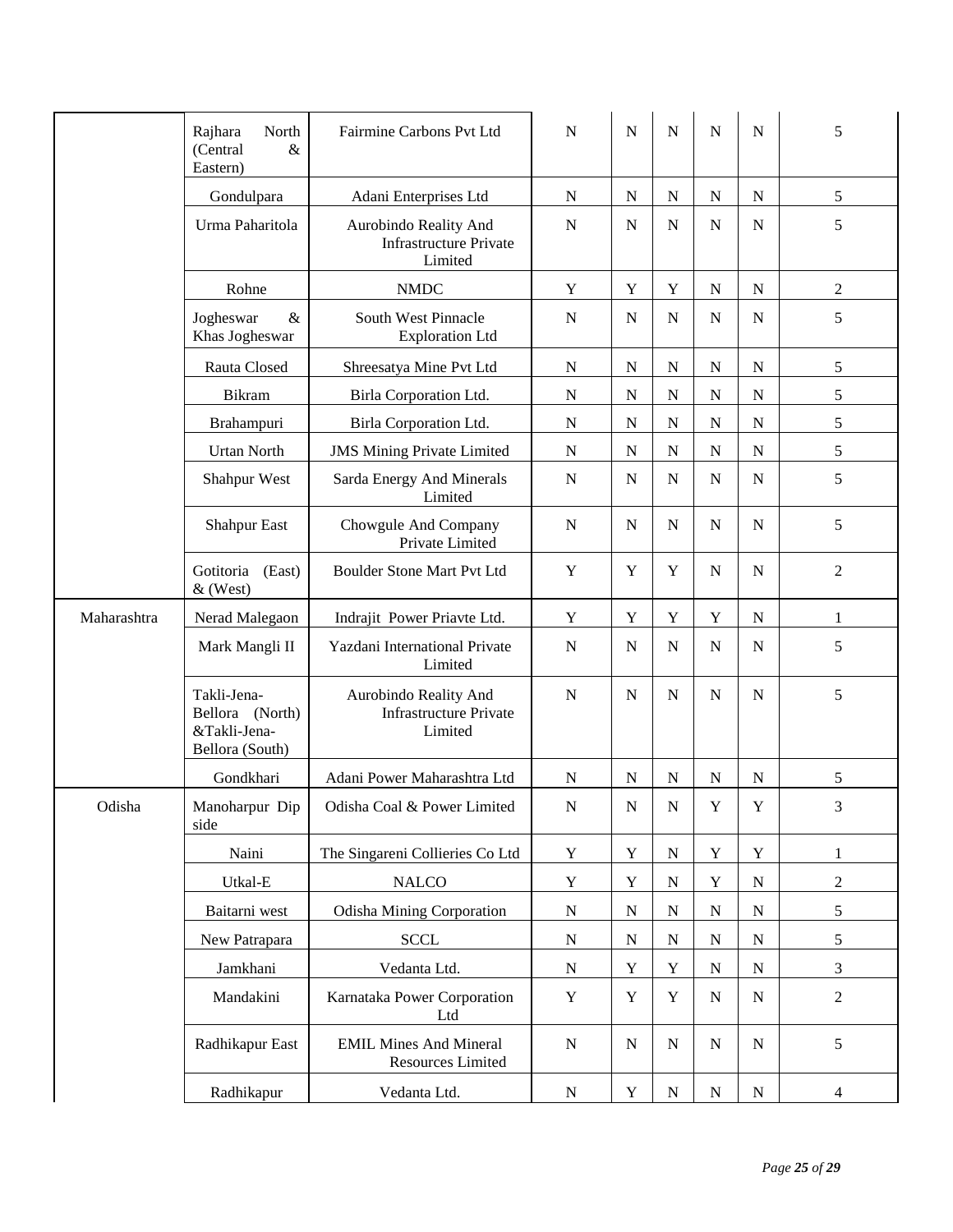|                         | West                        |                                                           |             |             |                |             |             |                                |
|-------------------------|-----------------------------|-----------------------------------------------------------|-------------|-------------|----------------|-------------|-------------|--------------------------------|
|                         | Utkal-A                     | <b>MCL</b>                                                | ${\bf N}$   | ${\bf N}$   | ${\bf N}$      | $\mathbf N$ | ${\bf N}$   | 6                              |
|                         | Penagaddppa                 | The Singareni Collieries<br>Company Limited               | $\mathbf N$ | ${\bf N}$   | $\mathbf N$    | ${\bf N}$   | $\mathbf N$ | 6                              |
| W.B.                    | Khagra Joydev               | Damodar Valley Corporation                                | Y           | Y           | Y              | $\mathbf Y$ | ${\bf N}$   | $\mathbf{1}$                   |
|                         | Gourangdhih<br><b>ABC</b>   | West Bengal Mineral<br>Development<br>Corporation Limited | $\mathbf N$ | $\mathbf N$ | $\overline{N}$ | $\mathbf Y$ | $\mathbf N$ | $\overline{4}$                 |
|                         | of<br>East<br>Damogoria     | <b>BCCL</b>                                               | $\mathbf N$ | $\mathbf N$ | $\mathbf N$    | $\mathbf N$ | $\mathbf N$ | 5                              |
|                         | JaganathpurB                | Powerplus Traders Private Ltd.                            | $\mathbf N$ | $\mathbf N$ | ${\bf N}$      | ${\bf N}$   | ${\bf N}$   | 5                              |
|                         | <b>Sub Total</b>            |                                                           |             |             |                |             |             | 204                            |
| <b>MMDR</b> coal blocks |                             |                                                           |             |             |                |             |             |                                |
| <b>State</b>            | Name of Coal<br><b>Mine</b> | <b>Successful Bidder / Allottee</b>                       | <b>EC</b>   | <b>FC</b>   | <b>FC</b>      | <b>ML</b>   | LA          | <b>Remaining</b><br>clearances |
| Madhya Pradesh          | Urtan                       | <b>JMS Mining Private Limited</b>                         | $\mathbf N$ | <b>NA</b>   | <b>NA</b>      | $\mathbf N$ | $\mathbf N$ | $\overline{3}$                 |
| Madhya Pradesh          | Dhirauli                    | Stratatech Mineral Resources<br>Private Limited           | $\mathbf N$ | ${\bf N}$   | ${\bf N}$      | $\mathbf N$ | ${\bf N}$   | 5                              |
| Madhya Pradesh          | Bandha                      | EMIL Mines<br>Mineral<br>And<br><b>Resources Limited</b>  | N           | N           | N              | $\mathbf N$ | $\mathbf N$ | 5                              |
| Odisha                  | Kurloi North                | Vedanta Ltd                                               | ${\bf N}$   | ${\bf N}$   | ${\bf N}$      | ${\bf N}$   | ${\bf N}$   | 5                              |
| Maharashtra             | Bhivkund                    | Sunflag<br><b>Steel</b><br>Iron<br>and<br>Company Limited | $\mathbf N$ | <b>NA</b>   | <b>NA</b>      | $\mathbf N$ | $\mathbf N$ | 3                              |
| Chhattisgarh            | Jhigador                    | CG Natural Resources Pvt Ltd                              | $\mathbf N$ | $\mathbf N$ | $\mathbf N$    | $\mathbf N$ | ${\bf N}$   | 5                              |
| Chhattisgarh            | Khargaon                    | CG Natural Resources Pvt Ltd                              | ${\bf N}$   | ${\bf N}$   | ${\bf N}$      | ${\bf N}$   | ${\bf N}$   | 5                              |
|                         | Sub Total                   |                                                           |             |             |                |             |             | 31                             |
|                         | <b>Total</b>                |                                                           |             |             |                |             |             | 235                            |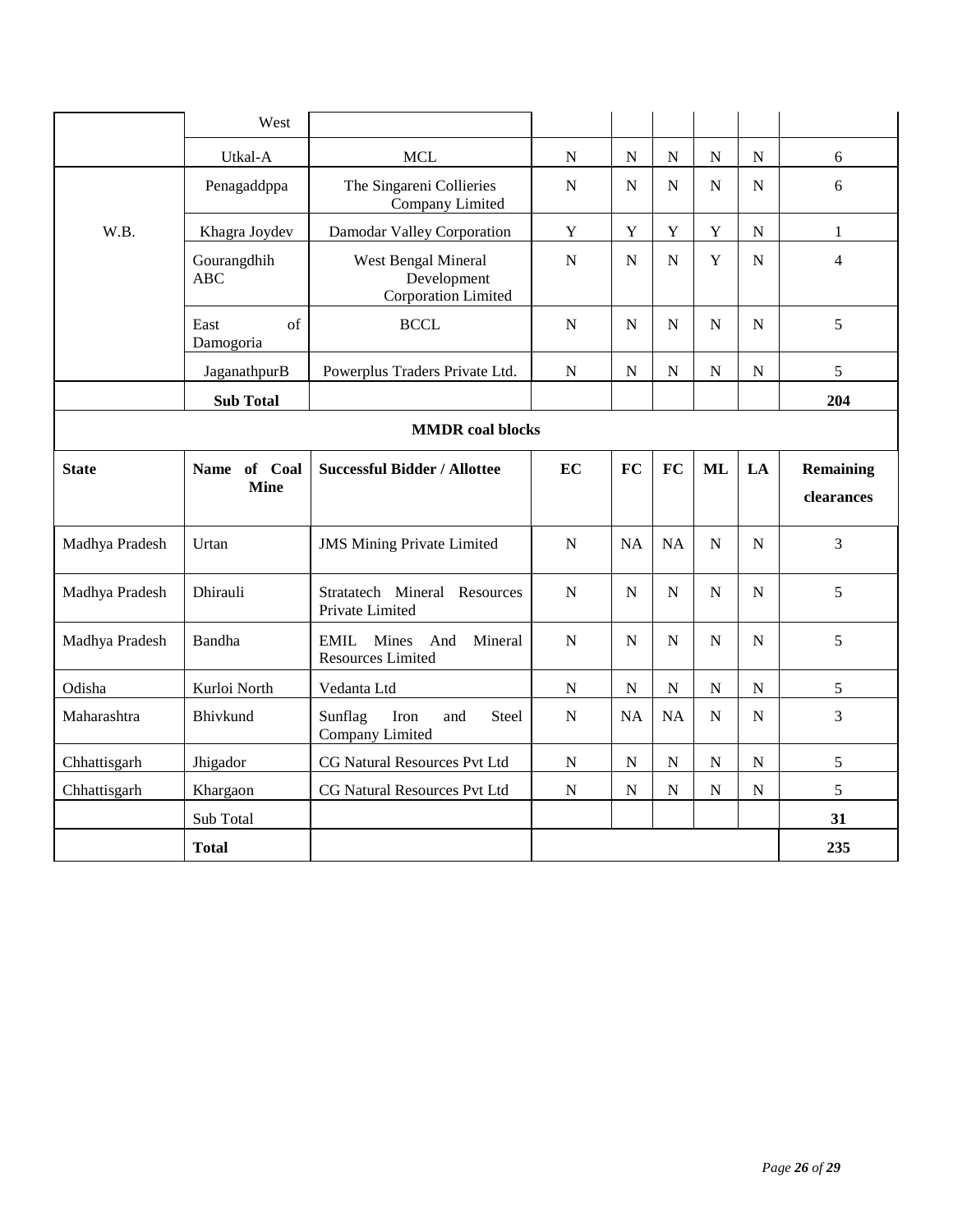<span id="page-26-0"></span>**SCHEDULE B** - DETAILS OF KEY PERSONNEL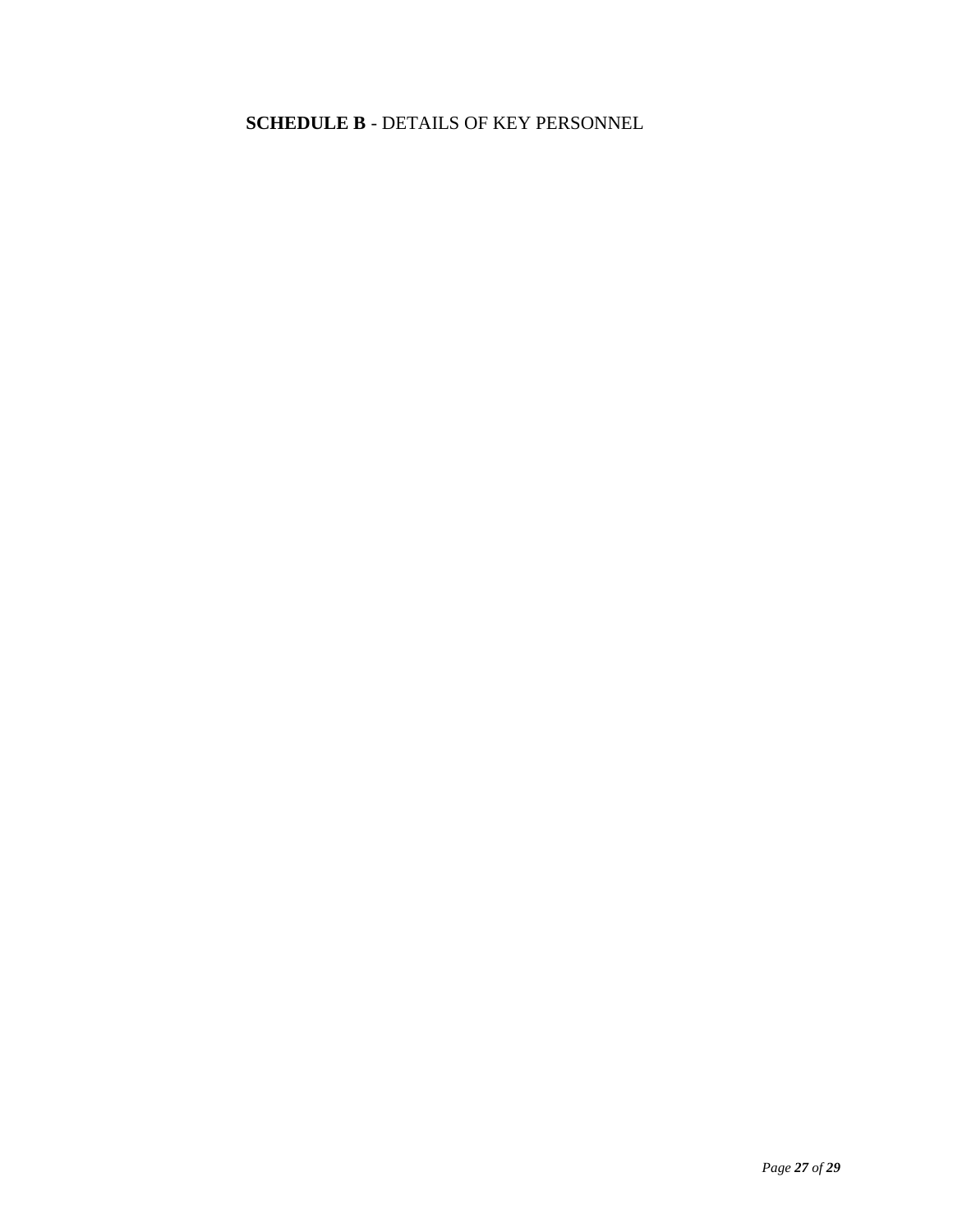## **SCHEDULE C – ADDRESS FOR PROVIDING NOTICES**

<span id="page-27-0"></span>A. Notice to the Nominated Authority

| <b>Address</b>                             | Nominated Authority, Ministry of Coal, 120, F wing<br>ShastriBhawan, New Delhi - 110001 |
|--------------------------------------------|-----------------------------------------------------------------------------------------|
| <b>Telephone</b>                           | 011-23414136                                                                            |
| <b>Fax</b>                                 | 011-23414136                                                                            |
| <b>E-mail (only</b><br>for<br>information) | nomauthority.moc@nic.in                                                                 |

B. With CC to the Central Government

| <b>Address</b>                             | Ministry of Coal, ShastriBhawan, New Delhi - 110001 |
|--------------------------------------------|-----------------------------------------------------|
| <b>Telephone</b>                           | 011-23073933                                        |
| Fax                                        | 011-23381678                                        |
| <b>E-mail (only</b><br>for<br>information) | soca3.moc@nic.in<br>ca1.moc@nic.in                  |

C. Notice to the Project Management Unit

| <b>Address</b>      |  |
|---------------------|--|
| <b>Telephone</b>    |  |
| Fax                 |  |
| <b>E-mail (only</b> |  |
| for                 |  |
| information)        |  |